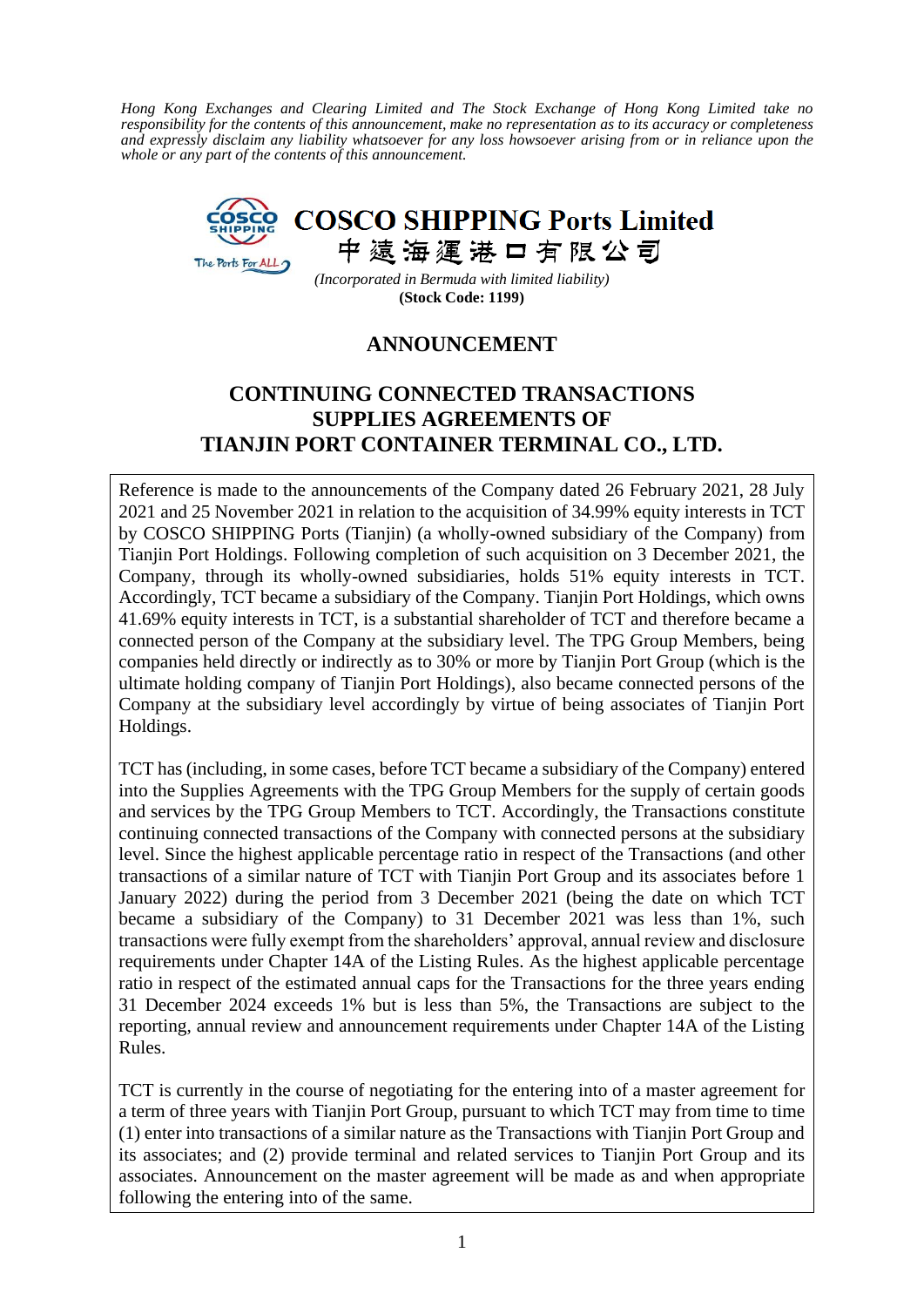# **THE SUPPLIES AGREEMENTS**

Set out below are details of the Supplies Agreements entered into by TCT with the TPG Group Members:

| No. | Date                                                                                              | <b>Supplier</b>      | Scope of                                                                                                                                                      | <b>Term</b>                                                             | <b>Price</b>                                                                                                                                                    | <b>Payment</b>                                                                    |
|-----|---------------------------------------------------------------------------------------------------|----------------------|---------------------------------------------------------------------------------------------------------------------------------------------------------------|-------------------------------------------------------------------------|-----------------------------------------------------------------------------------------------------------------------------------------------------------------|-----------------------------------------------------------------------------------|
|     |                                                                                                   |                      | provision of<br>goods or<br>services                                                                                                                          |                                                                         |                                                                                                                                                                 | terms                                                                             |
| 1.  | $\mathbf{1}$<br>May<br>2019<br>(as<br>amended to<br>extend the<br>term on $1$<br>January<br>2020) | Tianjin<br>ShengGang | Stevedoring<br>and<br>cargo<br>handling<br>services                                                                                                           | May<br>$\mathbf{1}$<br>2019 to 2<br>April 2022<br>(already<br>expired)  | (a) Service<br>fee:<br><b>RMB8.5</b><br>per<br><b>TEU</b><br>(tax<br>exclusive)<br>(b) Reimbursement<br>of labour costs<br>based on actual<br>usage             | Monthly<br>payment<br>by<br>the 10 <sup>th</sup> day of<br>the following<br>month |
| 2.  | 13<br>April<br>2022                                                                               | Tianjin<br>ShengGang | Stevedoring<br>and<br>cargo<br>handling<br>services                                                                                                           | April<br>3<br>2022 to 31<br>December<br>2022                            | Service<br>fee:<br>(a)<br><b>RMB7.6</b><br>per<br><b>TEU</b><br>(tax<br>exclusive)<br>(b) Reimbursement<br>of labour costs<br>based on actual<br>usage          | Monthly<br>payment<br>by<br>the 15 <sup>th</sup> day of<br>the following<br>month |
| 3.  | May<br>$\mathbf{1}$<br>2019<br>(as<br>amended to<br>extend the<br>term on $1$<br>January<br>2020) | Tianjin<br>ShengGang | Stevedoring,<br>transportation,<br>cargo<br>handling,<br>equipment<br>maintenance,<br>materials<br>management<br>and<br>operational<br>assistance<br>services | May<br>$\mathbf{1}$<br>2019 to 31<br>May 2022<br>(already<br>expired)   | Service<br>fee:<br>(a)<br>RMB34,174,193.<br>17<br>per annum<br>(tax exclusive)<br>(b) Reimbursement<br>of labour costs<br>based on actual<br>usage              | Monthly<br>payment<br>by<br>the 10 <sup>th</sup> day of<br>the following<br>month |
| 4.  | March<br>31<br>2019<br>(as<br>amended to<br>extend the<br>term on $1$<br>January<br>2020)         | Tianjin<br>ShengGang | Stevedoring<br>ancillary<br>and<br>services                                                                                                                   | April<br>1<br>2019 to 31<br>May 2022<br>(already<br>expired)            | Service<br>fee<br>of<br>RMB41.05 per TEU<br>(tax exclusive)                                                                                                     | Monthly<br>payment<br>by<br>the 10 <sup>th</sup> day of<br>the following<br>month |
| 5.  | 31<br>March<br>2019<br>(as<br>amended to<br>extend the<br>term on $1$<br>January<br>2020)         | Tianjin<br>ShengGang | Equipment<br>maintenance                                                                                                                                      | April<br>$\mathbf{1}$<br>2019 to 31<br>May 2022<br>(already<br>expired) | (a) Service fee<br>of<br>RMB785,000<br>(tax exclusive)<br>(b) Reimbursement<br>of labour costs<br>based on actual<br>usage                                      | Monthly<br>payment<br>by<br>the 10 <sup>th</sup> day of<br>the following<br>month |
| 6.  | May<br>$\mathbf{1}$<br>2019<br>(as<br>amended to<br>extend the<br>term on $1$<br>January<br>2020) | Tianjin<br>ShengGang | Whole process<br>support<br>for<br>terminal<br>operations and<br>ancillary<br>services                                                                        | May<br>$\mathbf{1}$<br>2019 to 31<br>May 2022<br>(already<br>expired)   | (a) Service<br>fee:<br>RMB23.48<br>per<br><b>TEU</b><br>(tax<br>exclusive)<br>(b) Labour<br>costs:<br><b>RMB7.6</b><br>per<br><b>TEU</b><br>(tax)<br>exclusive) | Monthly<br>payment<br>by<br>the 10 <sup>th</sup> day of<br>the following<br>month |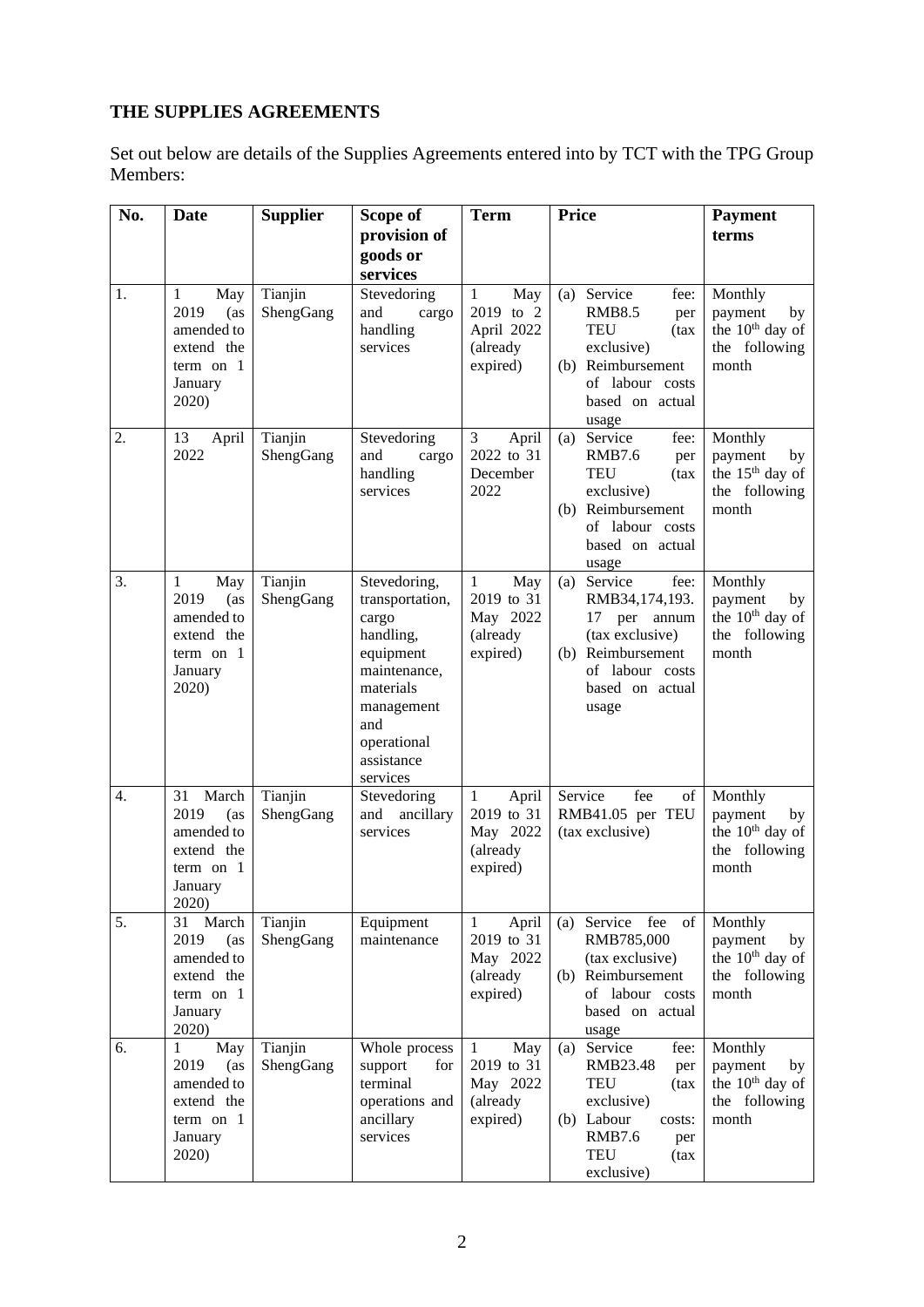| No. | <b>Date</b>                                                                                           | <b>Supplier</b>               | Scope of                                                                                                  | <b>Term</b>                                                         | <b>Price</b>                                                                                                                                                                                                                                                                                                                                                                                                                   | <b>Payment</b>                                                                                        |
|-----|-------------------------------------------------------------------------------------------------------|-------------------------------|-----------------------------------------------------------------------------------------------------------|---------------------------------------------------------------------|--------------------------------------------------------------------------------------------------------------------------------------------------------------------------------------------------------------------------------------------------------------------------------------------------------------------------------------------------------------------------------------------------------------------------------|-------------------------------------------------------------------------------------------------------|
|     |                                                                                                       |                               | provision of<br>goods or<br>services                                                                      |                                                                     |                                                                                                                                                                                                                                                                                                                                                                                                                                | terms                                                                                                 |
| 7.  | 29 April<br>$2021$ (as<br>amended<br>to extend<br>the term on<br>1 January<br>2022)                   | <b>TP</b> Living              | General<br>cleaning and<br>management<br>services for<br>offices and<br>facilities in the<br>western area | 1 May<br>2021 to 31<br>March<br>2022<br>(already<br>expired)        | RMB721,925 per<br>month (tax exclusive)                                                                                                                                                                                                                                                                                                                                                                                        | Monthly<br>payment by<br>the 15 <sup>th</sup> day of<br>the following<br>month                        |
| 8.  | 22<br>April<br>2022                                                                                   | TP Living                     | General<br>cleaning and<br>management<br>services for<br>offices and<br>facilities in the<br>western area | April<br>1<br>2022 to 31<br>December<br>2022                        | The contract sum of<br>RMB 6,890,676 (tax<br>exclusive)                                                                                                                                                                                                                                                                                                                                                                        | Equal monthly<br>instalment<br>payment<br>by<br>the 15 <sup>th</sup> day of<br>the following<br>month |
| 9.  | 1 January<br>2022                                                                                     | <b>TP</b> Materials<br>Supply | Labour for<br>materials<br>supplies                                                                       | 1 January<br>2022 to 31<br>December<br>2022                         | The contract sum of<br>RMB1,379,580 (tax<br>exclusive)                                                                                                                                                                                                                                                                                                                                                                         | Equal monthly<br>instalment<br>payment by<br>the 15 <sup>th</sup> day of<br>each month                |
| 10. | $\overline{2}$<br>March<br>2021<br>(as<br>amended to<br>extend the<br>term on $5$<br>January<br>2022) | Tianjin The<br>East           | Natural<br>gas<br>liquefied<br>and<br>natural gas                                                         | January<br>1<br>2021 to 31<br>March<br>2022<br>(already<br>expired) | Natural gas per<br>(a)<br>cubic<br>metre:<br>64.5%<br>of<br>the<br>highest<br>retail<br>price of diesel per<br>litre for Tianjin as<br>published by the<br>National<br>Development and<br>Reform<br>Commission (the<br>"NDRC")<br>Liquefied natural<br>(b)<br>litre:<br>gas<br>per<br>of<br>64.5%<br>the<br>highest<br>retail<br>price of diesel per<br>litre for Tianjin as<br>published by the<br>NDRC multiplied<br>by 1.43 | $\overline{7}$<br>Within<br>working days<br>after receipt of<br>invoice                               |
| 11. | March<br>30<br>2022                                                                                   | Tianjin The<br>East           | Natural<br>gas<br>and liquefied<br>natural gas                                                            | April<br>$\mathbf{1}$<br>2022 to 31<br>December<br>2022             | (a) Natural gas per<br>cubic<br>metre:<br>70.8%<br>of<br>the<br>highest<br>retail<br>price of diesel per<br>litre for Tianjin as<br>published by the<br><b>NDRC</b><br>(b) Liquefied natural<br>per<br>litre:<br>gas<br>of<br>70.8%<br>the<br>highest<br>retail<br>price of diesel per<br>litre for Tianjin as<br>published by the<br>NDRC multiplied<br>by 1.43                                                               | Within<br>$\tau$<br>working days<br>after receipt of<br>invoice                                       |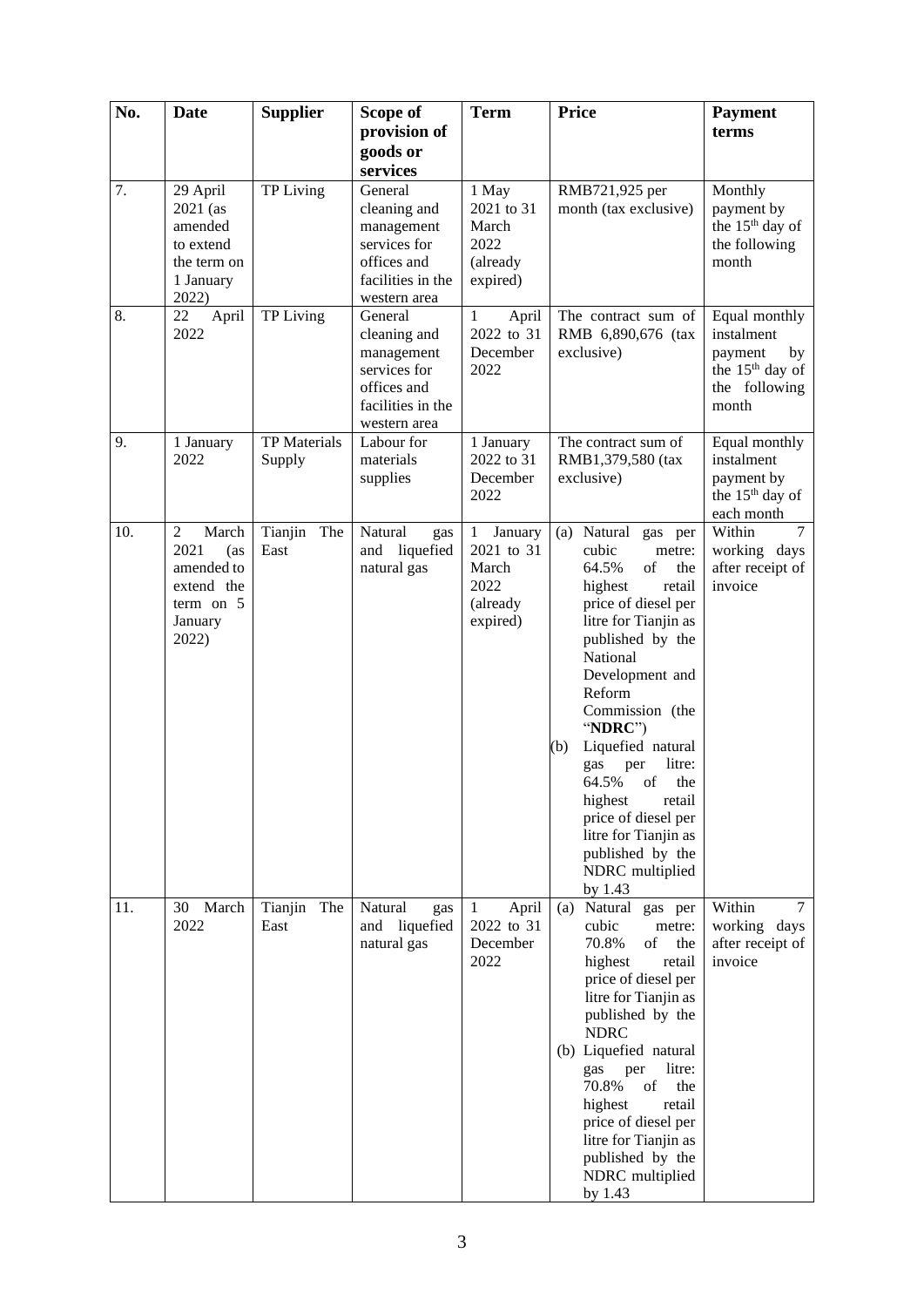| No. | Date                                                                                                  | <b>Supplier</b>               | of<br><b>Scope</b><br>provision of                                                         | <b>Term</b>                                                                    | <b>Price</b>                                                                                                                                                                                                                                                                                                                                 | <b>Payment</b><br>terms                                                                                                                                                                                                                                                                                                                               |
|-----|-------------------------------------------------------------------------------------------------------|-------------------------------|--------------------------------------------------------------------------------------------|--------------------------------------------------------------------------------|----------------------------------------------------------------------------------------------------------------------------------------------------------------------------------------------------------------------------------------------------------------------------------------------------------------------------------------------|-------------------------------------------------------------------------------------------------------------------------------------------------------------------------------------------------------------------------------------------------------------------------------------------------------------------------------------------------------|
|     |                                                                                                       |                               | goods<br>or<br>services                                                                    |                                                                                |                                                                                                                                                                                                                                                                                                                                              |                                                                                                                                                                                                                                                                                                                                                       |
| 12. | 26<br>April<br>2021<br>(as<br>amended to<br>extend the<br>term on $1$<br>January<br>2022)             | TP Materials<br>Supply        | Fuel oil                                                                                   | January<br>$\mathbf{1}$<br>2021 to 31<br>March<br>2022<br>(already<br>expired) | The maximum retail<br>price of fuel oil as<br>published<br>by<br>the<br>Tianjin Development<br>and<br>Reform<br>Commission, with a<br>discount of RMB600<br>per ton. If paid by<br>bank's<br>acceptance<br>bill, the discount will<br>reduced<br>be<br>to<br>RMB300 to RMB550<br>per ton depending on<br>the length of the<br>payment period | By the 20 <sup>th</sup> day<br>of<br>the<br>following<br>after<br>month<br>receipt<br>of<br>invoice                                                                                                                                                                                                                                                   |
| 13. | January<br>$\mathbf{1}$<br>2022                                                                       | Tianjin<br>Jingang            | Water                                                                                      | January<br>1<br>2022 to 31<br>December<br>2024                                 | The price for water<br>approved by the local<br>government<br>department of price<br>administration                                                                                                                                                                                                                                          | By the $25th$ day<br>of<br>the<br>following<br>month                                                                                                                                                                                                                                                                                                  |
| 14. | January<br>$\mathbf{1}$<br>2022                                                                       | Tianjin<br>Harbor<br>Electric | Electricity                                                                                | January<br>$\mathbf{1}$<br>2022 to 31<br>December<br>2022                      | Charged<br>in<br>accordance with the<br>standard prices for the<br>region published by<br>the<br><b>State</b><br>Grid<br>Corporation of China,<br>subject to adjustments<br>with reference to the<br>Tianjin Development<br>and<br>Reform<br>Commission<br>and<br>relevant<br>industry<br>documents                                          | Payment<br>by<br>the 20 <sup>th</sup> day of<br>each month of<br>an<br>amount<br>equal to 80%<br>of the charges<br>for<br>the<br>previous<br>month,<br>with<br>the deficit to<br>paid<br>be<br>$($ or<br>excess to<br>be<br>refunded)<br>on<br>the $6^{th}$ to $8^{th}$<br>day<br>of<br>the<br>following<br>after<br>month<br>reading of the<br>meter |
| 15. | 1<br>January<br>2022                                                                                  | Tianjin<br>Harbor<br>Electric | Electricity<br>system<br>services<br>and<br>public<br>electricity<br>facilities<br>leasing | January<br>$\mathbf{1}$<br>2022 to 31<br>December<br>2024                      | Electricity system<br>(a)<br>services:<br>RMB0.18/kWh<br>(tax inclusive)<br>(b) Public electricity<br>facilities leasing:<br>RMB12/kVA per<br>month<br>(tax<br>exclusive)                                                                                                                                                                    | By the $21^{st}$ to<br>25 <sup>th</sup><br>day<br>of<br>each month                                                                                                                                                                                                                                                                                    |
| 16. | January<br>$\mathbf{1}$<br>2021<br>(as<br>amended to<br>extend the<br>term on $5$<br>January<br>2022) | Tianjin<br>Harbor<br>Power    | Electricity<br>system<br>operation and<br>maintenance                                      | January<br>1<br>2021 to 31<br>March<br>2022<br>(already<br>expired)            | The contract sum of<br>RMB3,600,000<br>(tax<br>inclusive)                                                                                                                                                                                                                                                                                    | Payment of 5<br>instalments of<br>RMB720,000<br>each in the last<br>month of each<br>quarter<br>following<br>receipt<br>of<br>invoice                                                                                                                                                                                                                 |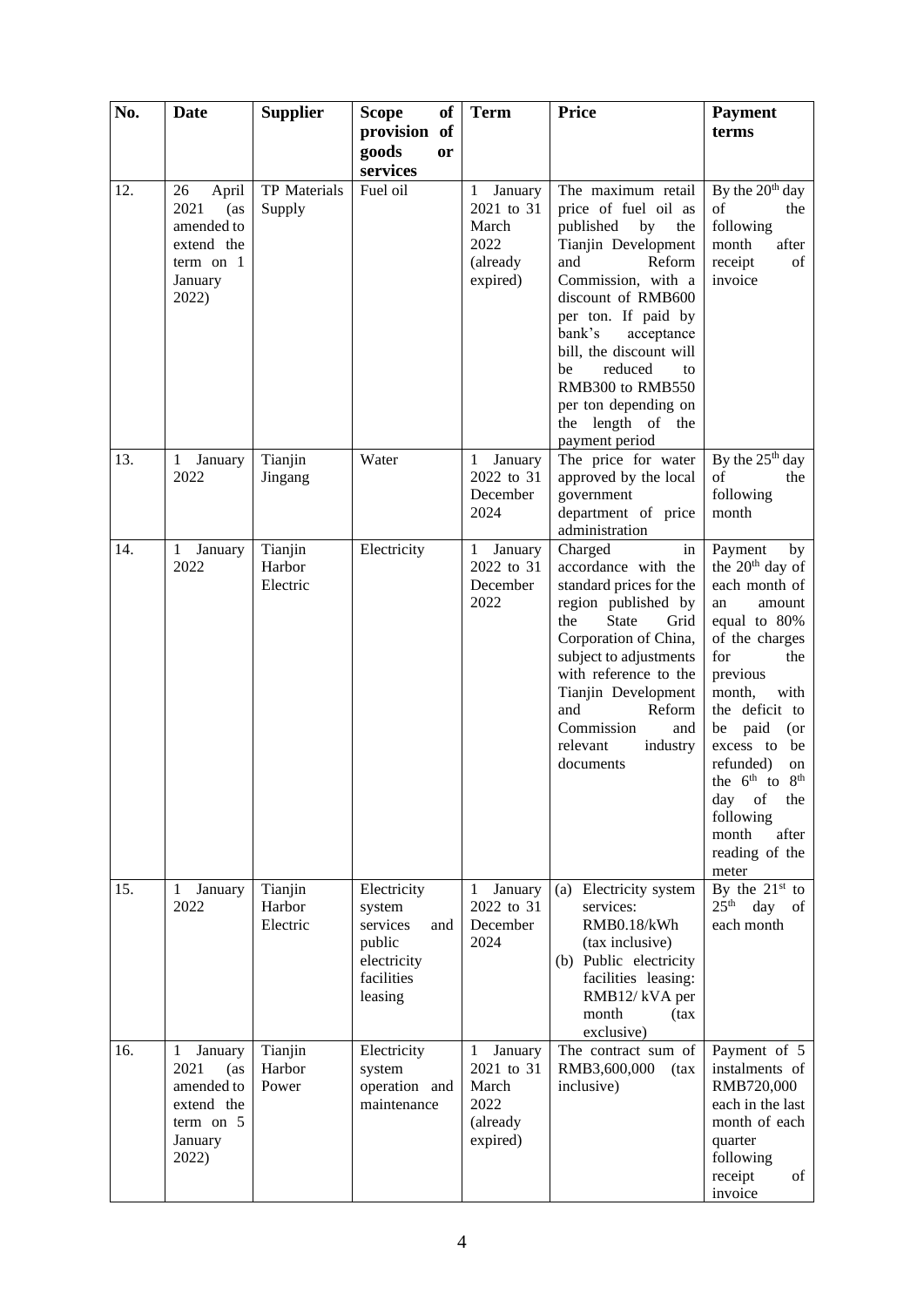| No. | Date                | <b>Supplier</b> | <b>Scope</b><br>of         | <b>Term</b>           | <b>Price</b>                       | <b>Payment</b>               |
|-----|---------------------|-----------------|----------------------------|-----------------------|------------------------------------|------------------------------|
|     |                     |                 | provision of               |                       |                                    | terms                        |
|     |                     |                 | goods<br>or                |                       |                                    |                              |
|     |                     |                 | services                   |                       |                                    |                              |
| 17. | 30 March            | Tianjin         | Electricity                | April<br>$\mathbf{1}$ | The contract sum of                | Payment of 3                 |
|     | 2022                | Harbor          | system                     | 2022 to 31            | RMB2,160,000<br>(tax               | instalments of               |
|     |                     | Power           | operation and              | December              | inclusive)                         | RMB720,000                   |
|     |                     |                 | maintenance                | 2022                  |                                    | each in the last             |
|     |                     |                 |                            |                       |                                    | month of each                |
|     |                     |                 |                            |                       |                                    | quarter                      |
|     |                     |                 |                            |                       |                                    | following<br>receipt<br>of   |
|     |                     |                 |                            |                       |                                    | invoice                      |
| 18. | 1                   | TP Living       | Cleaning,                  | 1                     | For<br>the period<br>(a)           | For the period               |
|     | September           |                 | garbage                    | September             | from 1 September                   | from                         |
|     | 2021<br>(as         |                 | removal,                   | 2021 to 31            | 2021<br>to<br>31                   | September                    |
|     | amended to          |                 | meeting<br>and             | May 2022              | December 2021:                     | 2021<br>to<br>30             |
|     | extend the          |                 | reception,                 | (already              | RMB1,675,035                       | April<br>2022:               |
|     | term on $1$         |                 | greening,                  | expired)              | per month (tax                     | Monthly                      |
|     | January             |                 | snow cleaning              |                       | inclusive)                         | payment<br>by                |
|     | 2022,<br>22         |                 | melting,<br>and            |                       | (b) For the period                 | the 25 <sup>th</sup> day of  |
|     | April 2022<br>24    |                 | and<br>related<br>services |                       | from 1 January<br>2022 to 31 March | each<br>month<br>following   |
|     | and<br>April        |                 |                            |                       | 2022:                              | receipt<br>of                |
|     | 2022)               |                 |                            |                       | RMB558,345 per                     | invoice                      |
|     |                     |                 |                            |                       | month<br>(tax                      |                              |
|     |                     |                 |                            |                       | inclusive)                         | For the lump                 |
|     |                     |                 |                            |                       | (c) For the period                 | sum payment                  |
|     |                     |                 |                            |                       | from 1 April 2022                  | of                           |
|     |                     |                 |                            |                       | to 30 April 2022:                  | RMB683,335:                  |
|     |                     |                 |                            |                       | RMB492,300 per                     | Within<br>30                 |
|     |                     |                 |                            |                       | month<br>(tax                      | working days                 |
|     |                     |                 |                            |                       | inclusive)<br>(d) Additional lump  | following<br>acceptance of   |
|     |                     |                 |                            |                       | sum<br>payment                     | inspection and               |
|     |                     |                 |                            |                       | (including fees for                | receipt<br>of                |
|     |                     |                 |                            |                       | the period from 1                  | invoice                      |
|     |                     |                 |                            |                       | January 2022 to                    |                              |
|     |                     |                 |                            |                       | 31 May 2022):                      |                              |
|     |                     |                 |                            |                       | RMB683,335 (tax                    |                              |
|     |                     |                 |                            |                       | inclusive)                         |                              |
| 19. | $\mathbf{1}$<br>May | TP Living       | Cleaning                   | May<br>$\mathbf{1}$   | Service fee: the<br>(a)            | Service<br>fee:              |
|     | 2022                |                 | services                   | 2022 to 31            | contract sum of                    | Equal monthly<br>instalment  |
|     |                     |                 |                            | December<br>2022      | RMB3,555,800<br>(tax inclusive)    | payment                      |
|     |                     |                 |                            |                       | (b) Allowance<br>for               | following                    |
|     |                     |                 |                            |                       | temporary                          | receipt<br>of                |
|     |                     |                 |                            |                       | extension<br>of                    | invoice, except              |
|     |                     |                 |                            |                       | working<br>hours:                  | that<br>the                  |
|     |                     |                 |                            |                       | <b>RMB105</b><br>per               | monthly fee for              |
|     |                     |                 |                            |                       | person each time                   | November and                 |
|     |                     |                 |                            |                       | Allowance<br>for<br>(c)            | December                     |
|     |                     |                 |                            |                       | personnel<br>transferred from      | 2022<br>are<br>payable by 31 |
|     |                     |                 |                            |                       | outside the port                   | December                     |
|     |                     |                 |                            |                       | <b>RMB210</b><br>area:             | 2022                         |
|     |                     |                 |                            |                       | per person each                    |                              |
|     |                     |                 |                            |                       | time                               | Allowances:                  |
|     |                     |                 |                            |                       | (d) Travel allowance:              | payment upon                 |
|     |                     |                 |                            |                       | RMB <sub>25</sub><br>per           | confirmation                 |
|     |                     |                 |                            |                       | person                             | by the parties               |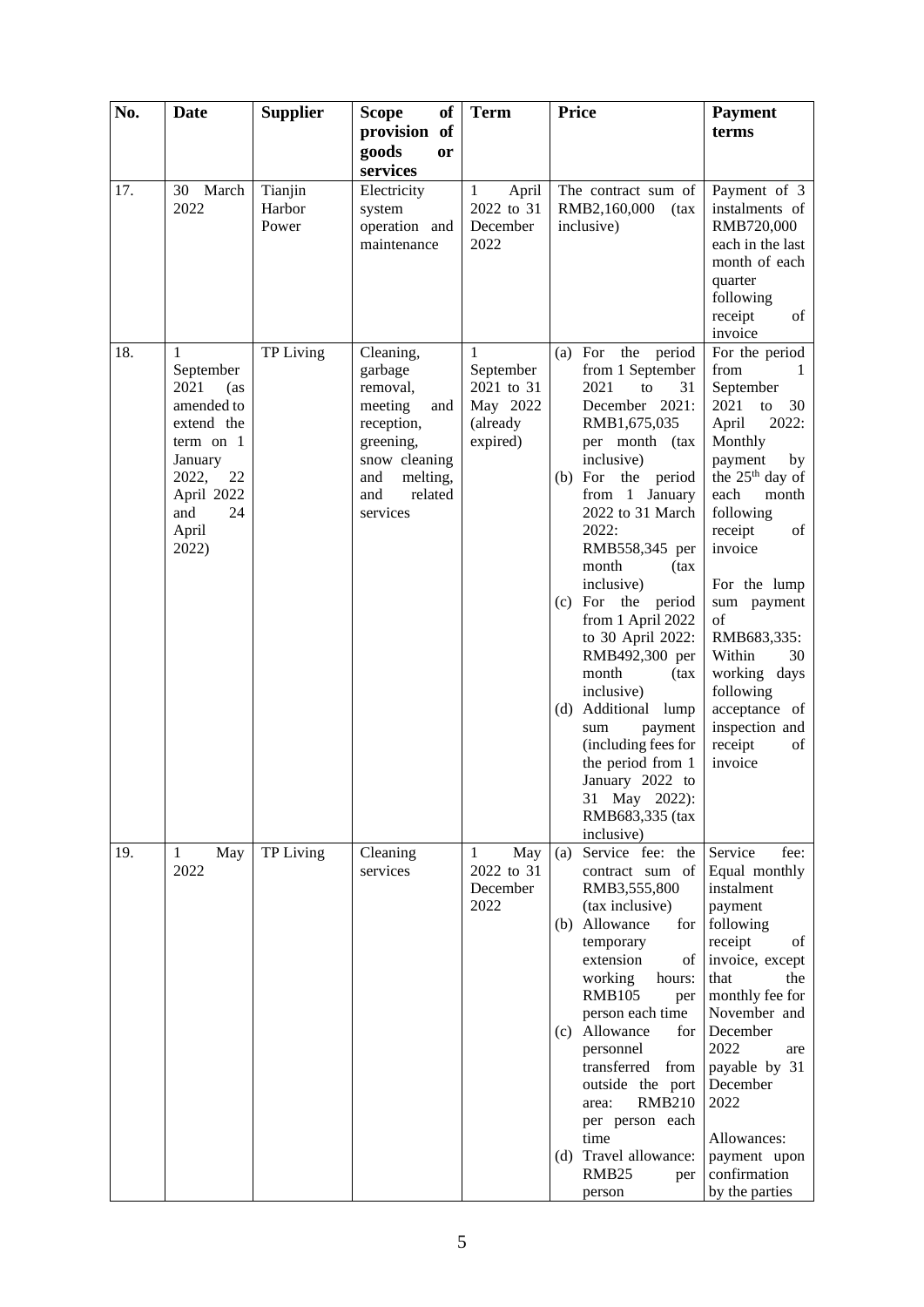| No. | <b>Date</b>                                                                                                                                                                                       | <b>Supplier</b>                   | <b>of</b><br><b>Scope</b>               | <b>Term</b>                                                                     | <b>Price</b>                                                                                                                       | <b>Payment</b>                                                                                                                                                                                                                                                                   |
|-----|---------------------------------------------------------------------------------------------------------------------------------------------------------------------------------------------------|-----------------------------------|-----------------------------------------|---------------------------------------------------------------------------------|------------------------------------------------------------------------------------------------------------------------------------|----------------------------------------------------------------------------------------------------------------------------------------------------------------------------------------------------------------------------------------------------------------------------------|
|     |                                                                                                                                                                                                   |                                   | provision of<br>goods<br>or<br>services |                                                                                 |                                                                                                                                    | terms                                                                                                                                                                                                                                                                            |
|     |                                                                                                                                                                                                   |                                   |                                         |                                                                                 | $(e)$ Car<br>usage<br>allowance:<br>RMB200 per car                                                                                 | and receipt of<br>invoice                                                                                                                                                                                                                                                        |
| 20. | 1<br>December<br>2021                                                                                                                                                                             | TP Living                         | Snow clearing<br>and melting            | $\mathbf{1}$<br>December<br>2021 to 31<br>March<br>2022<br>(already<br>expired) | The contract sum of<br>RMB98,000<br>(tax<br>inclusive)                                                                             | 50%<br>payable<br>advance<br>in<br>signing<br>upon<br>of<br>the<br>agreement and<br>receipt<br>of<br>invoice,<br>the<br>remaining<br>50%<br>payable<br>in the month<br>following<br>acceptance of<br>inspection and<br>receipt<br>οf<br>invoice                                  |
| 21. | January<br>$\mathbf{1}$<br>2022                                                                                                                                                                   | TP<br><b>Bay</b><br>Landscaping   | Pest control                            | January<br>1<br>2022 to 31<br>December<br>2022                                  | The contract sum of<br>RMB210,000<br>(tax)<br>inclusive)                                                                           | 50%<br>payable<br>advance<br>in<br>within 30 days<br>from the date<br>of<br>the<br>agreement and<br>the other 50%<br>payable within<br>30<br>days<br>following<br>receipt<br>of<br>invoice<br>after<br>completion of<br>the project and<br>submission of<br>inspection<br>report |
| 22. | January<br>1<br>2022                                                                                                                                                                              | Tianjin<br>Jingang                | Collection<br>of<br>domestic<br>sewage  | January<br>-1<br>2022 to 31<br>December<br>2022                                 | RMB1.4 per ton (tax<br>inclusive)                                                                                                  | 30<br>Within<br>days<br>after<br>issuance<br>of<br>invoice                                                                                                                                                                                                                       |
| 23. | 1 February<br>2019<br>(as<br>amended to<br>extend the<br>term on 1<br>January<br>2020,<br>26<br>February<br>2021,<br>-1<br>January<br>2022,<br>30<br>March<br>2022<br>and<br>29<br>April<br>2022) | Tianjin<br>Jingangbin<br>Catering | Workshop<br>meal delivery               | 1 February<br>2019 to 31<br>May 2022<br>(already<br>expired)                    | RMB15 per meal card<br>(tax inclusive), with<br>the price of each meal<br>being the guidance<br>price set by Tianjin<br>Port Group | In advance by<br>the 15 <sup>th</sup> day of<br>each<br>month,<br>with<br>any<br>necessary<br>adjustment<br>upon<br>reconciliation<br>taken<br>into<br>account in the<br>payment to be<br>made in the<br>following<br>month                                                      |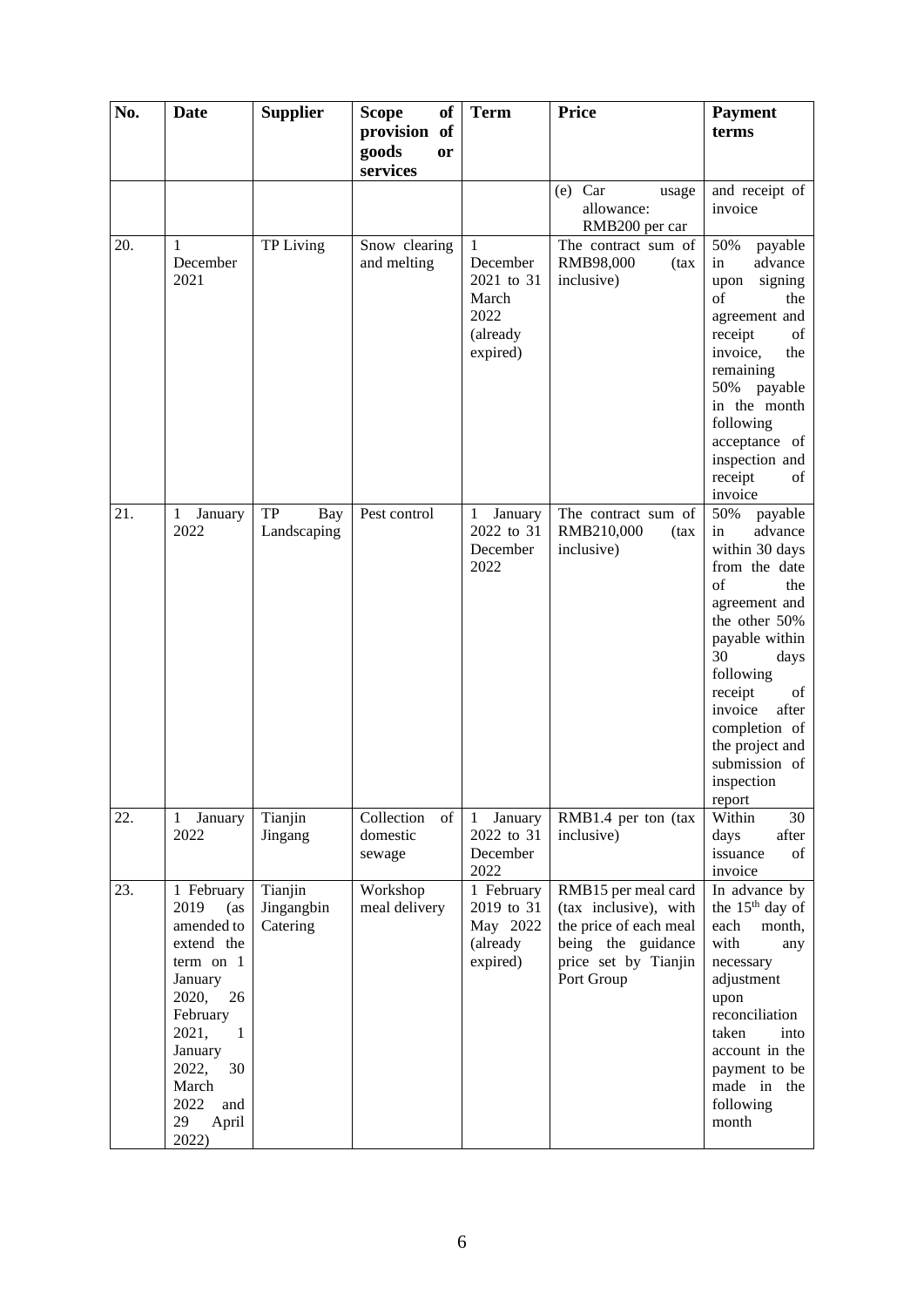| No. | Date                                                                                      | <b>Supplier</b>              | <b>Scope</b><br>of                                                            | <b>Term</b>                                                                    | <b>Price</b>                                                                                                                                                                                                                                                                                                      | <b>Payment</b>                                                                                                                                                        |
|-----|-------------------------------------------------------------------------------------------|------------------------------|-------------------------------------------------------------------------------|--------------------------------------------------------------------------------|-------------------------------------------------------------------------------------------------------------------------------------------------------------------------------------------------------------------------------------------------------------------------------------------------------------------|-----------------------------------------------------------------------------------------------------------------------------------------------------------------------|
|     |                                                                                           |                              | provision of                                                                  |                                                                                |                                                                                                                                                                                                                                                                                                                   | terms                                                                                                                                                                 |
|     |                                                                                           |                              | goods<br>or<br>services                                                       |                                                                                |                                                                                                                                                                                                                                                                                                                   |                                                                                                                                                                       |
| 24. | 30<br>April<br>2021<br>(as<br>amended to<br>extend the<br>term on 14<br>February<br>2022) | Tianjin<br>JinAn             | Outsourcing of<br>fixed<br>mechanical<br>equipment<br>parts<br>maintenance    | January<br>$\mathbf{1}$<br>2021 to 31<br>March<br>2022<br>(already<br>expired) | <b>Not</b><br>than<br>more<br>RMB5,100,000<br>in<br>total for the<br>year<br>ended 31 December<br>2021 (tax inclusive)<br>and not more than<br>RMB1,275,000<br>in<br>total for the period<br>from 1 January 2022<br>to 31 March 2022 (tax<br>inclusive),<br>determined<br>with<br>reference to<br>actual<br>usage | Early<br>the<br>following<br>month subject<br>to acceptance<br>of inspection<br>and receipt of<br>invoice                                                             |
| 25. | 22<br>April<br>2022                                                                       | Tianjin<br>JinAn             | Outsourcing of<br>fixed<br>mechanical<br>equipment<br>parts<br>maintenance    | $\mathbf{1}$<br>April<br>2022 to 31<br>December<br>2022                        | <b>Not</b><br>than<br>more<br>RMB3,689,010<br>in<br>total (tax inclusive)<br>and not more than<br>RMB409,890<br>per<br>month (tax inclusive),<br>determined<br>with<br>reference to actual<br>usage                                                                                                               | Monthly<br>payment<br>by<br>the 30 <sup>th</sup> day of<br>the following<br>month subject<br>acceptance<br>to<br>of inspection<br>and receipt of<br>invoice           |
| 26. | 22<br>April<br>2022                                                                       | Tianjin<br>JinAn             | Outsourcing of<br>yard crane and<br>quay<br>crane<br>equipment<br>maintenance | $\mathbf{1}$<br>April<br>2022 to 31<br>December<br>2022                        | <b>Not</b><br>than<br>more<br>RMB3,740,000<br>in<br>total (tax inclusive),<br>determined<br>with<br>reference to<br>actual<br>usage                                                                                                                                                                               | Monthly<br>payment<br>by<br>the 30 <sup>th</sup> day of<br>the following<br>month subject<br>to acceptance<br>of inspection<br>and receipt of<br>invoice              |
| 27. | 26<br>April<br>2022                                                                       | Tianjin<br>JinAn             | Equipment<br>maintenance                                                      | April<br>1<br>2022 to 31<br>December<br>2022                                   | <b>Not</b><br>than<br>more<br>RMB2,122,000<br>in<br>total (tax inclusive),<br>determined<br>with<br>reference<br>actual<br>to<br>usage                                                                                                                                                                            | Monthly<br>payment<br>by<br>the $30th$ day of<br>the following<br>month subject<br>acceptance<br>to<br>inspection<br>of<br>and receipt of<br>invoice                  |
| 28. | January<br>1<br>2022                                                                      | Tianjin<br>Ocean<br>Shipping | Inspection and<br>tallying<br>of<br>import<br>and<br>export cargo             | January<br>$\mathbf{1}$<br>2022 to 31<br>December<br>2022                      | (a) Handling<br>and<br>storage fees: As<br>subsidised by the<br>government<br>Sealing<br>(b)<br>fee:<br>RMB30<br>per<br>container                                                                                                                                                                                 | TCT to collect<br>the<br>service<br>fees from the<br>government<br>and pay<br>the<br>same<br>to<br>Tianjin Ocean<br>Shipping<br>following<br>receipt<br>of<br>invoice |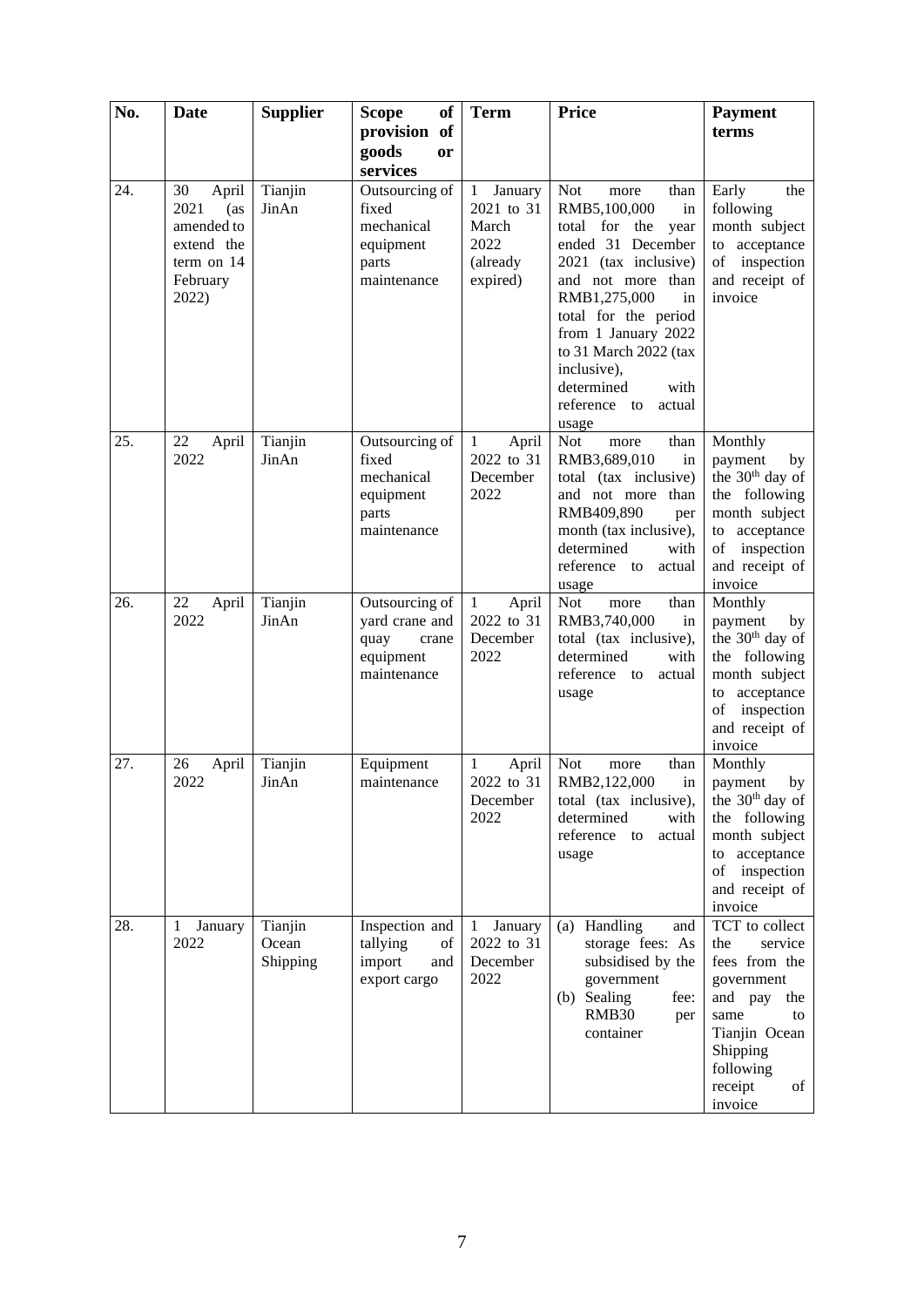| No. | Date                            | <b>Supplier</b>                 | <b>Scope</b><br>of                                                       | <b>Term</b>                                               | <b>Price</b>                                                                                                                                                                                                                                                                                                                                                                                                                                                                                                                                                                                                                                      | <b>Payment</b>                                                                                                 |
|-----|---------------------------------|---------------------------------|--------------------------------------------------------------------------|-----------------------------------------------------------|---------------------------------------------------------------------------------------------------------------------------------------------------------------------------------------------------------------------------------------------------------------------------------------------------------------------------------------------------------------------------------------------------------------------------------------------------------------------------------------------------------------------------------------------------------------------------------------------------------------------------------------------------|----------------------------------------------------------------------------------------------------------------|
|     |                                 |                                 | provision of                                                             |                                                           |                                                                                                                                                                                                                                                                                                                                                                                                                                                                                                                                                                                                                                                   | terms                                                                                                          |
|     |                                 |                                 | goods<br><b>or</b>                                                       |                                                           |                                                                                                                                                                                                                                                                                                                                                                                                                                                                                                                                                                                                                                                   |                                                                                                                |
| 29. | $\mathbf{1}$<br>January<br>2022 | TP Logistics<br>Developmen<br>t | services<br>Container<br>transport<br>and<br>yard<br>storage<br>services | January<br>$\mathbf{1}$<br>2022 to 31<br>December<br>2022 | (a) If a container is<br>picked up by the<br>owner within 7<br>days of mooring:<br>Handling<br>fees<br>TP<br>payable to<br>Logistics<br>Development<br>will be in the<br>range of RMB60<br>to RMB180 per<br>container, varied<br>with reference to<br>size and method<br>of dispatch<br>of<br>containers<br>(b) If a container is<br>picked up by the<br>owner after the<br>7 <sup>th</sup><br>day<br>of<br>mooring:<br>N <sub>o</sub><br>handling fees will<br>be payable to TP<br>Logistics<br>Development;<br>Instead,<br>for<br>containers<br>dispatched to the<br>yard by TCT,<br>services fees will<br>be payable<br>to<br>TCT in the range | Monthly<br>payment to be<br>made within 5<br>working days<br>following<br>issue<br>of<br>invoice               |
| 30. | January<br>$\mathbf{1}$<br>2022 | TP Logistics<br>Developmen<br>t | Towing<br>of<br>container<br>handling<br>vessels                         | January<br>$\mathbf{1}$<br>2022 to 31<br>December<br>2022 | RMB76<br>of<br>to<br><b>RMB114</b><br>per<br>container, varied<br>with reference to<br>the<br>size<br>of<br>containers<br>Moving fees for<br>(a)<br>stevedoring:<br>Maximum<br>RMB24.2<br>for<br>20<br>each<br>feet<br>container<br>and<br>maximum<br>RMB36.3<br>for<br>feet<br>each<br>40<br>container, varied<br>with reference to<br>attendance rate of<br>towing trucks<br>(b) Transfer<br>fees:<br>Maximum<br><b>RMB100</b><br>per<br>container<br>for<br>transfer to                                                                                                                                                                        | Monthly<br>payment<br>by<br>the 15th day of<br>the following<br>month<br>following<br>receipt<br>of<br>invoice |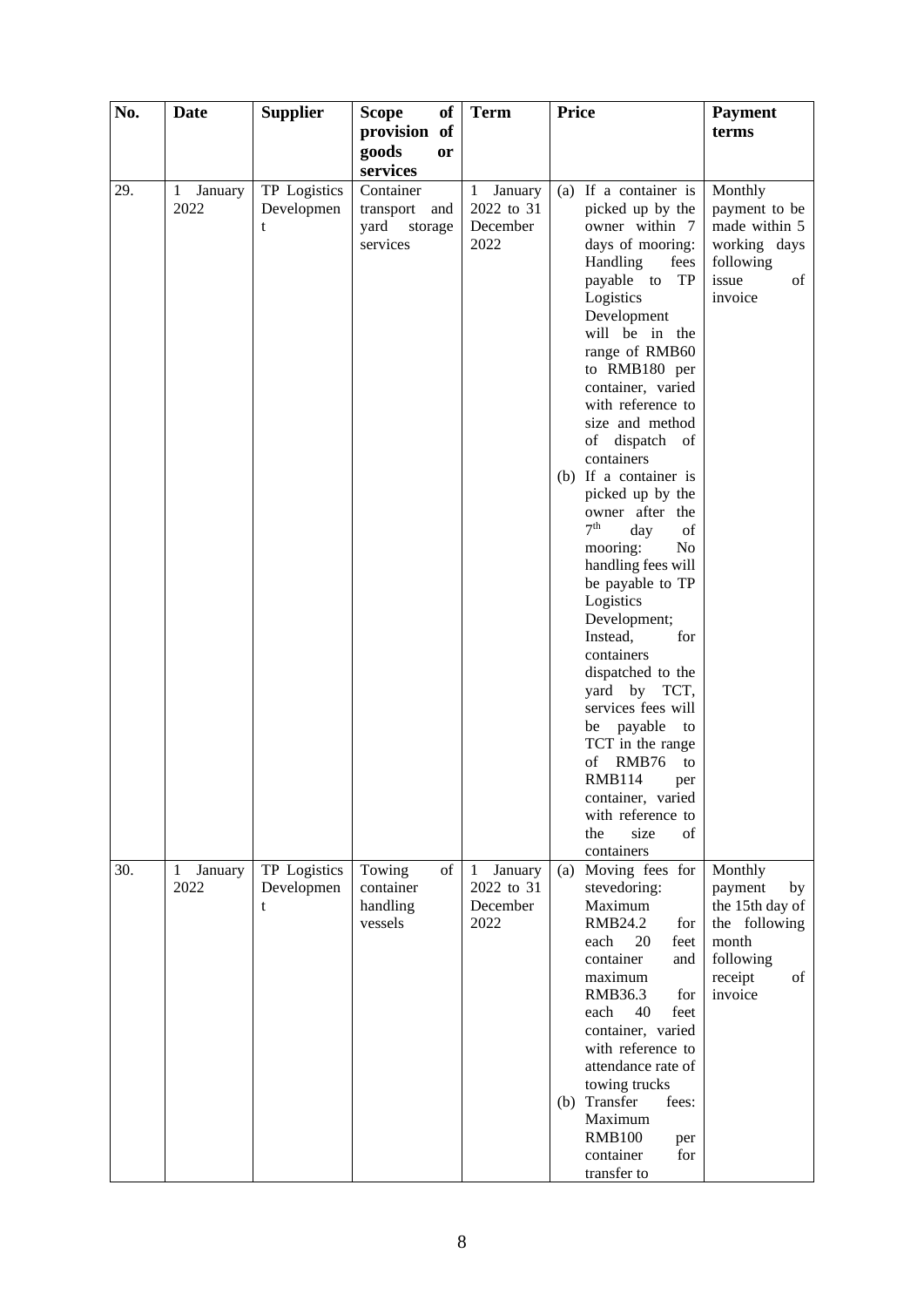| No. | Date                                                                                                | <b>Supplier</b>             | of<br><b>Scope</b>                                          | <b>Term</b>                                                                    | <b>Price</b>                                                                                                                                                                                                                                                                                                                                                                                                     | <b>Payment</b>                                                                                                                                                                                                                                                                                                        |
|-----|-----------------------------------------------------------------------------------------------------|-----------------------------|-------------------------------------------------------------|--------------------------------------------------------------------------------|------------------------------------------------------------------------------------------------------------------------------------------------------------------------------------------------------------------------------------------------------------------------------------------------------------------------------------------------------------------------------------------------------------------|-----------------------------------------------------------------------------------------------------------------------------------------------------------------------------------------------------------------------------------------------------------------------------------------------------------------------|
|     |                                                                                                     |                             | provision of<br>goods<br>or                                 |                                                                                |                                                                                                                                                                                                                                                                                                                                                                                                                  | terms                                                                                                                                                                                                                                                                                                                 |
|     |                                                                                                     |                             | services                                                    |                                                                                |                                                                                                                                                                                                                                                                                                                                                                                                                  |                                                                                                                                                                                                                                                                                                                       |
|     |                                                                                                     |                             |                                                             |                                                                                | Beijiang<br>and<br>maximum<br><b>RMB180</b><br>per<br>container<br>for<br>transfer<br>to<br>Dongjiang, varied<br>with reference to<br>attendance rate of<br>towing trucks<br>(c) Fees for hauling<br>containers<br>of<br>within the yard:<br>In the range of<br>RMB0 to RMB15<br>container,<br>per<br>varied<br>with<br>reference to the<br>required amount<br>of such operation<br>and size of the<br>container |                                                                                                                                                                                                                                                                                                                       |
| 31. | 20 August<br>2020                                                                                   | TP<br>IT<br>Developmen<br>t | Adobe<br>software<br>technical<br>services                  | 20 August<br>2020 to 19<br>August<br>2023                                      | The contract sum of<br>RMB390,960<br>(tax)<br>inclusive)                                                                                                                                                                                                                                                                                                                                                         | Payment of 3<br>instalments of<br>RMB130,320<br>each. The first<br>instalment<br>being payable<br>within<br>40<br>working days<br>from<br>signing<br>of<br>the<br>agreement, the<br>second<br>instalment<br>being payable<br>31<br>July<br>by<br>2021 and the<br>third one being<br>payable by 31<br><b>July 2022</b> |
| 32. | March<br>$\overline{2}$<br>2021<br>(as<br>amended to<br>extend the<br>term on 1<br>January<br>2022) | TP<br>IT<br>Developmen<br>t | Tianjin<br>Port<br>800MHz<br>intercom<br>network<br>service | $\mathbf{1}$<br>January<br>2021 to 31<br>March<br>2022<br>(already<br>expired) | RMB156,000 for the<br>ended<br>31<br>year<br>December 2021 (tax<br>inclusive)<br>and<br>RMB33,000 for the<br>period from 1 January<br>2022 to 31 March<br>2022 (tax inclusive)                                                                                                                                                                                                                                   | For the year<br>ended<br>31<br>December<br>2021,<br>within<br>30<br>working<br>days following<br>receipt<br>οf<br>invoice and by<br>October<br>30<br>2021<br>For the period<br>from 1 January<br>2022<br>to $31$<br>2022,<br>March<br>within<br>30                                                                    |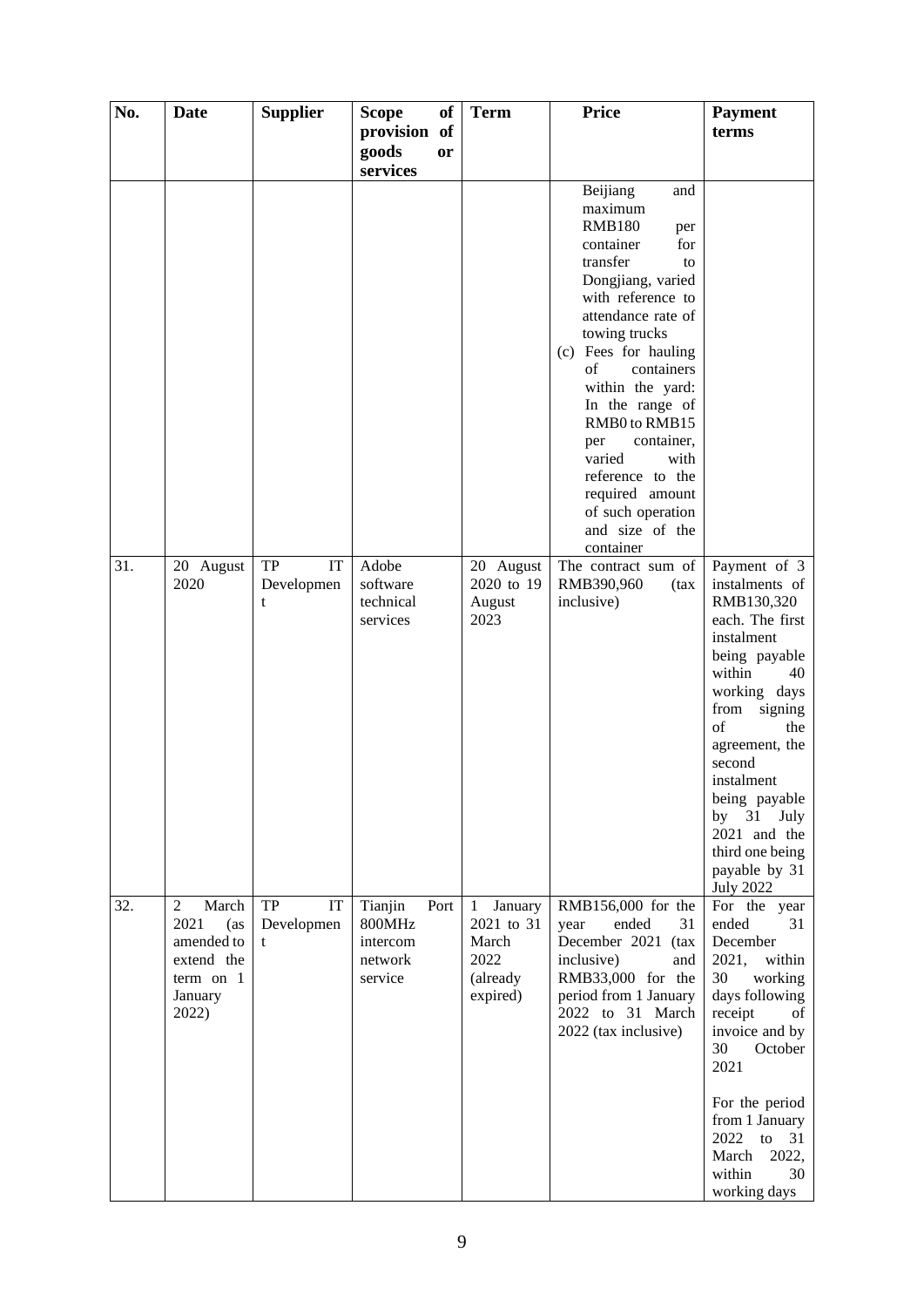| No. | <b>Date</b>                                                                               | <b>Supplier</b>             | <b>Scope</b><br>of                      | <b>Term</b>                                                                    | <b>Price</b>                                                                                                                                                                     | <b>Payment</b>                                                                                                                                                                                                                                                                                                                                                                                                                                                                   |
|-----|-------------------------------------------------------------------------------------------|-----------------------------|-----------------------------------------|--------------------------------------------------------------------------------|----------------------------------------------------------------------------------------------------------------------------------------------------------------------------------|----------------------------------------------------------------------------------------------------------------------------------------------------------------------------------------------------------------------------------------------------------------------------------------------------------------------------------------------------------------------------------------------------------------------------------------------------------------------------------|
|     |                                                                                           |                             | provision of<br>goods<br>or<br>services |                                                                                |                                                                                                                                                                                  | terms                                                                                                                                                                                                                                                                                                                                                                                                                                                                            |
|     |                                                                                           |                             |                                         |                                                                                |                                                                                                                                                                                  | following<br>receipt<br>of<br>invoice<br>after<br>expiry of the<br>term                                                                                                                                                                                                                                                                                                                                                                                                          |
| 33. | March<br>8<br>2021<br>(as<br>amended to<br>extend the<br>term on 1<br>January<br>2022)    | TP<br>IT<br>Developmen<br>t | Information<br>system<br>services       | January<br>$\mathbf{1}$<br>2021 to 31<br>March<br>2022<br>(already<br>expired) | RMB170,000 for the<br>ended<br>31<br>year<br>December 2021 (tax<br>inclusive)<br>and<br>RMB42,500 for the<br>period from 1 January<br>2022 to 31 March<br>2022 (tax inclusive)   | For the year<br>ended<br>31<br>December<br>2021,<br>50%<br>payable within<br>30<br>working<br>days following<br>receipt<br>of<br>invoice issued<br>in June 2021<br>and<br>50%<br>payable within<br>30<br>working<br>days following<br>receipt<br>of<br>invoice issued<br>in December<br>2021<br>For the period<br>from 1 January<br>2022<br>to $31$<br>March<br>2022,<br>within<br>30<br>working days<br>following<br>receipt<br>of<br>invoice<br>after<br>expiry of the<br>term |
| 34. | 31<br>March<br>2022                                                                       | IT<br>TP<br>Developmen<br>t | Information<br>system<br>services       | April<br>1<br>2022 to 31<br>December<br>2022                                   | The contract sum of<br>RMB498,000<br>(tax)<br>inclusive)                                                                                                                         | 50%<br>payable<br>within 30 days<br>from receipt of<br>invoice issued<br>in July 2022<br>and the other<br>50% payable<br>within 30 days<br>from receipt of<br>invoice issued<br>in November<br>2022                                                                                                                                                                                                                                                                              |
| 35. | March<br>31<br>2021<br>(as<br>amended to<br>extend the<br>term on $1$<br>January<br>2022) | TP<br>IT<br>Developmen<br>t | Call<br>centre<br>customer<br>services  | January<br>1<br>2021 to 31<br>March<br>2022<br>(already<br>expired)            | RMB65,000 for the<br>ended<br>31<br>year<br>December 2021<br>(tax<br>inclusive)<br>and<br>RMB16,250 for the<br>period from 1 January<br>2022 to 31 March<br>2022 (tax inclusive) | For the year<br>ended<br>31<br>December<br>2021,<br>in<br>advance by the<br>last day of the<br>second quarter                                                                                                                                                                                                                                                                                                                                                                    |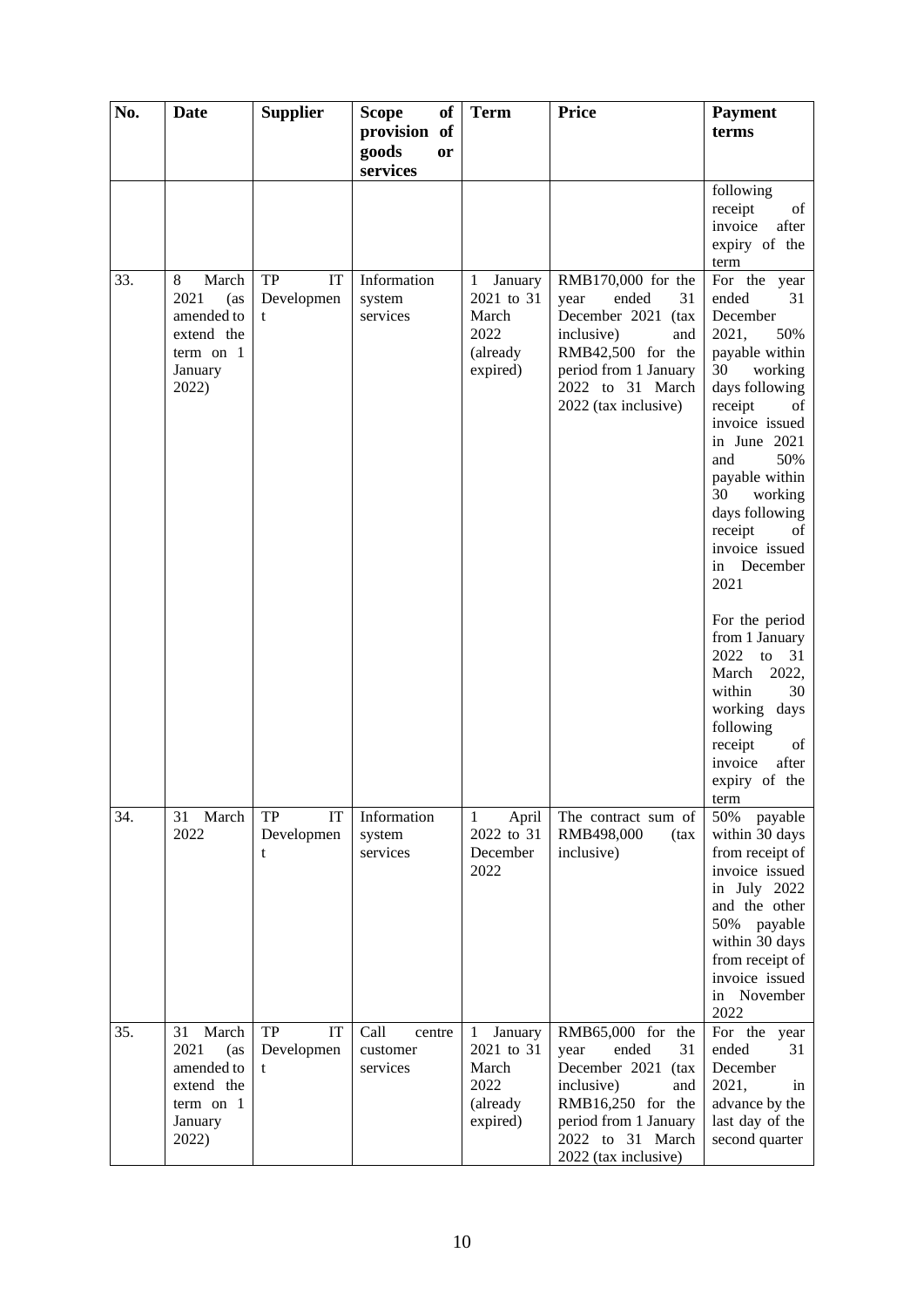| No. | Date                    | <b>Supplier</b>  | of<br><b>Scope</b>                | <b>Term</b>             | <b>Price</b>                           | <b>Payment</b>                        |
|-----|-------------------------|------------------|-----------------------------------|-------------------------|----------------------------------------|---------------------------------------|
|     |                         |                  | provision of<br>goods<br>or       |                         |                                        | terms                                 |
|     |                         |                  | services                          |                         |                                        | For the period                        |
|     |                         |                  |                                   |                         |                                        | from 1 January                        |
|     |                         |                  |                                   |                         |                                        | 2022<br>to $31$                       |
|     |                         |                  |                                   |                         |                                        | March<br>2022,                        |
|     |                         |                  |                                   |                         |                                        | within<br>30<br>working days          |
|     |                         |                  |                                   |                         |                                        | following                             |
|     |                         |                  |                                   |                         |                                        | receipt<br>of                         |
|     |                         |                  |                                   |                         |                                        | invoice<br>after                      |
|     |                         |                  |                                   |                         |                                        | expiry of the<br>term                 |
| 36. | $\tau$<br>May           | ${\rm TP}$<br>IT | Authorised use                    | 30                      | RMB4.5 per TEU (tax                    | Following                             |
|     | 2022                    | Developmen<br>t  | integrated<br>of<br>system<br>for | November<br>2021 to 31  | inclusive)                             | receipt<br>of<br>invoices             |
|     |                         |                  | container                         | December                |                                        | issued in June,                       |
|     |                         |                  | terminal                          | 2022                    |                                        | September and                         |
|     |                         |                  | operation                         |                         |                                        | December                              |
|     |                         |                  |                                   |                         |                                        | 2022, except                          |
|     |                         |                  |                                   |                         |                                        | that the fees<br>incurred after       |
|     |                         |                  |                                   |                         |                                        | 6pm on<br>30                          |
|     |                         |                  |                                   |                         |                                        | November                              |
|     |                         |                  |                                   |                         |                                        | 2022<br>are                           |
|     |                         |                  |                                   |                         |                                        | payable<br>in<br>January 2023         |
| 37. | 11<br>May               | IT<br>TP         | Licence<br>for                    | 30                      | RMB2.2 per TEU (tax                    | Following                             |
|     | 2022                    | Developmen       | of<br>use                         | November                | inclusive)                             | receipt of the                        |
|     |                         | t                | automated                         | 2021 to 31              |                                        | invoice issued                        |
|     |                         |                  | yard<br>control<br>(AYC) system   | December<br>2022        |                                        | in June and<br>December               |
|     |                         |                  |                                   |                         |                                        | 2022, except                          |
|     |                         |                  |                                   |                         |                                        | that the fees                         |
|     |                         |                  |                                   |                         |                                        | incurred after                        |
|     |                         |                  |                                   |                         |                                        | 6pm<br>30<br>on                       |
|     |                         |                  |                                   |                         |                                        | November<br>2022<br>are               |
|     |                         |                  |                                   |                         |                                        | payable<br>in                         |
|     |                         |                  |                                   |                         |                                        | January 2023                          |
| 38. | $\overline{7}$          | IT<br>TP         | Customs video                     | $\tau$                  | The contract sum of                    | Within<br>30                          |
|     | December<br>2021        | Developmen<br>t  | surveillance<br>technology        | December<br>2021 to 6   | RMB1,500,000<br>(tax)<br>inclusive)    | working days<br>after receipt of      |
|     |                         |                  |                                   | December                |                                        | invoice, which                        |
|     |                         |                  |                                   | 2024                    |                                        | shall be issued                       |
|     |                         |                  |                                   |                         |                                        | within 30 days                        |
|     |                         |                  |                                   |                         |                                        | of the effective<br>of<br>date<br>the |
|     |                         |                  |                                   |                         |                                        | agreement                             |
| 39. | Monthly                 | TP<br>IT         | Telephone                         | Monthly                 | (a) Service<br>fees:                   | Monthly<br>in                         |
|     | contract to             | Developmen       | services                          | contract to             | ranging<br>from                        | arrears                               |
|     | be entered<br>into on a | t                |                                   | be entered<br>into on a | <b>RMB0.11</b><br>per<br>minute<br>to  | following<br>receipt<br>of            |
|     | monthly                 |                  |                                   | monthly                 | <b>RMB0.8</b><br>every                 | monthly                               |
|     | basis                   |                  |                                   | basis                   | six seconds to be                      | telephone bill                        |
|     |                         |                  |                                   |                         | determined with                        |                                       |
|     |                         |                  |                                   |                         | reference to local<br>or long distance |                                       |
|     |                         |                  |                                   |                         |                                        |                                       |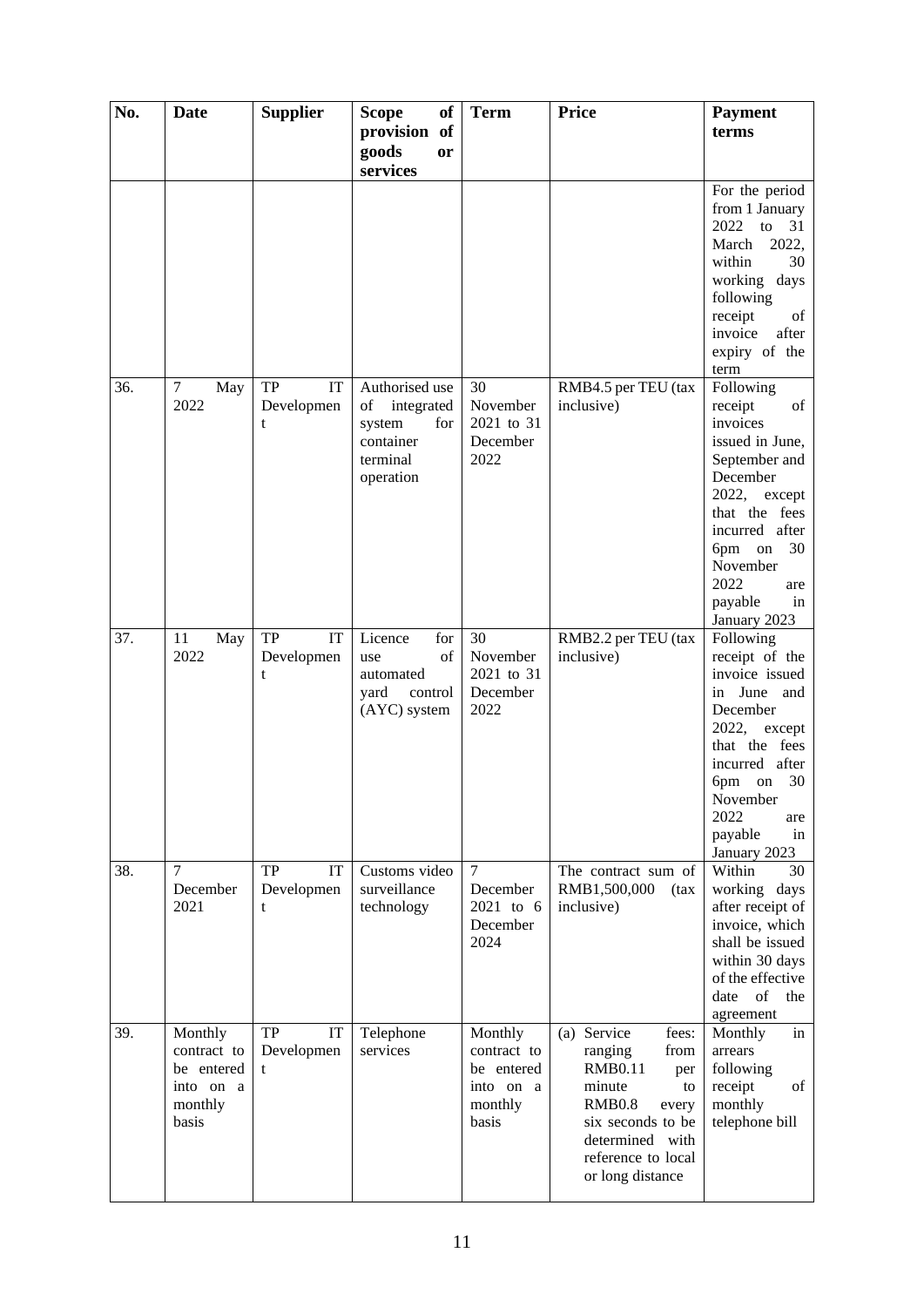| No. | <b>Date</b>                                                                            | <b>Supplier</b>                    | <b>Scope</b><br>of                    | <b>Term</b>                                                                    | <b>Price</b>                                                                                                                                                                                  | <b>Payment</b>                                                                                                                                                                                                                                                                                                                           |
|-----|----------------------------------------------------------------------------------------|------------------------------------|---------------------------------------|--------------------------------------------------------------------------------|-----------------------------------------------------------------------------------------------------------------------------------------------------------------------------------------------|------------------------------------------------------------------------------------------------------------------------------------------------------------------------------------------------------------------------------------------------------------------------------------------------------------------------------------------|
|     |                                                                                        |                                    | provision of<br>goods<br>or           |                                                                                |                                                                                                                                                                                               | terms                                                                                                                                                                                                                                                                                                                                    |
|     |                                                                                        |                                    | services                              |                                                                                | services<br>and<br>actual usage<br>(b) Monthly rental of<br>each<br>telephone                                                                                                                 |                                                                                                                                                                                                                                                                                                                                          |
| 40. | March<br>8<br>2021<br>(as<br>amended to<br>extend the<br>term on 1<br>January<br>2022) | <b>TP</b><br>IT<br>Developmen<br>t | Optic<br>fibre<br>broadband<br>access | January<br>$\mathbf{1}$<br>2021 to 31<br>March<br>2022<br>(already<br>expired) | set: RMB35<br>RMB598,800 for the<br>ended<br>31<br>year<br>December 2021 (tax<br>inclusive)<br>and<br>RMB149,700 for the<br>period from 1 January<br>2022 to 31 March<br>2022 (tax inclusive) | For the year<br>ended<br>31<br>December<br>2021,<br>$\overline{4}$<br>quarterly<br>instalments of<br>RMB149,700<br>each payable<br>by the end of<br>March, June,<br>September and<br>November<br>of<br>2021<br>and<br>within<br>30<br>working days<br>from receipt of<br>invoice<br>For the period<br>from 1 January<br>2022<br>to<br>31 |
|     |                                                                                        |                                    |                                       |                                                                                |                                                                                                                                                                                               | 2022,<br>March<br>within<br>30<br>working days<br>following<br>receipt<br>of<br>invoice<br>after<br>expiry of the<br>term                                                                                                                                                                                                                |
| 41. | 8<br>March<br>2021<br>(as<br>amended to<br>extend the<br>term on 1<br>January<br>2022) | TP<br>IT<br>Developmen<br>t        | Optic<br>fibre<br>leasing             | $\mathbf{1}$<br>January<br>2021 to 31<br>March<br>2022<br>(already<br>expired) | RMB558,000 for the<br>ended<br>31<br>year<br>December 2021 (tax<br>inclusive)<br>and<br>RMB139,500 for the<br>period from 1 January<br>2022 to 31 March<br>2022 (tax inclusive)               | For the year<br>ended<br>31<br>December<br>2021,<br>$\overline{4}$<br>quarterly<br>instalments of<br>RMB139,500<br>each payable<br>by the end of<br>March, June,<br>September and<br>November of<br>2021<br>and<br>within<br>30<br>working days<br>from receipt of<br>invoice<br>For the period<br>from 1 January                        |
|     |                                                                                        |                                    |                                       |                                                                                |                                                                                                                                                                                               | 2022<br>31<br>to<br>March 2022,                                                                                                                                                                                                                                                                                                          |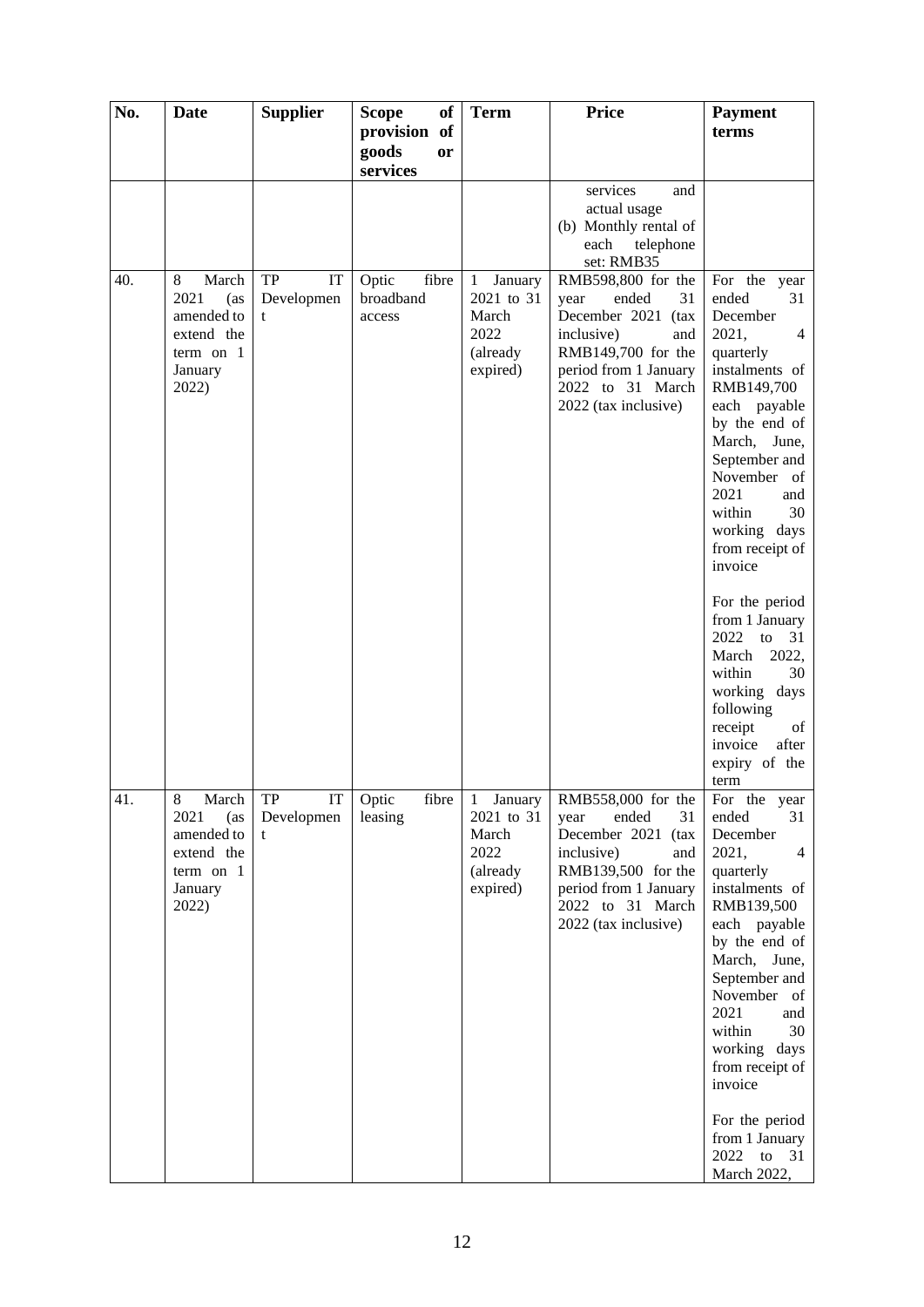| No. | Date                              | <b>Supplier</b>                         | <b>of</b><br><b>Scope</b>                                                                                                         | <b>Term</b>                                             | <b>Price</b>                                                                                                                                                     | <b>Payment</b>                                                                                                                                                                                            |
|-----|-----------------------------------|-----------------------------------------|-----------------------------------------------------------------------------------------------------------------------------------|---------------------------------------------------------|------------------------------------------------------------------------------------------------------------------------------------------------------------------|-----------------------------------------------------------------------------------------------------------------------------------------------------------------------------------------------------------|
|     |                                   |                                         | provision of<br>goods<br>or                                                                                                       |                                                         |                                                                                                                                                                  | terms                                                                                                                                                                                                     |
|     |                                   |                                         | services                                                                                                                          |                                                         |                                                                                                                                                                  | within<br>30<br>working<br>days<br>following<br>receipt<br>of<br>invoice<br>after<br>expiry of the<br>term                                                                                                |
| 42. | March<br>31<br>2022               | TP<br>IT<br>Developmen<br>t             | Optic<br>fibre<br>leasing                                                                                                         | April<br>$\mathbf{1}$<br>2022 to 31<br>December<br>2022 | The contract sum of<br>RMB418,500<br>(tax)<br>inclusive)                                                                                                         | Payment of 3<br>instalments of<br>RMB139,500<br>each by the<br>end of each<br>quarter<br>and<br>within<br>30<br>working<br>days<br>from receipt of<br>invoice                                             |
| 43. | $\boldsymbol{2}$<br>April<br>2022 | <b>TP</b><br>IT<br>Developmen<br>t      | Internet access<br>services                                                                                                       | April<br>1<br>2022 to 31<br>December<br>2022            | The contract sum of<br>RMB449,100<br>(tax<br>inclusive)                                                                                                          | Payment of 3<br>instalments of<br>RMB149,700<br>each by the<br>end of each<br>quarter<br>and<br>30<br>within<br>working days<br>from receipt of<br>invoice                                                |
| 44. | March<br>23<br>2022               | IT<br>TP<br>Developmen<br>t             | Integrated<br>terminal<br>system<br>peripheral<br>system<br>and<br>interface<br>development<br>project<br>maintenance<br>services | March<br>23<br>2022 to 31<br>December<br>2022           | The contract sum of<br>RMB150,000<br>(tax)<br>inclusive)                                                                                                         | 50%<br>payable<br>within 30 days<br>from receipt of<br>invoice issued<br>in June 2022<br>and the other<br>50%<br>payable<br>within 45 days<br>from receipt of<br>invoice issued<br>November<br>in<br>2022 |
| 45. | 7<br>April<br>2022                | Tianjin<br>Harbour<br>Human<br>Resource | Human<br>resource<br>management<br>services                                                                                       | January<br>1<br>2022 to 31<br>December<br>2022          | (a) File management<br>fees: RMB5 per<br>person per month<br>(b) Handling fees for<br>digitization<br>of<br>files<br>personnel<br>hardcopies:<br>RMB150 per file | By 31 October<br>2022                                                                                                                                                                                     |

The fees and charges payable under the Supplies Agreements were determined after arm's length negotiations between the parties with reference to the prices and price guidances published by the government or authoritative bodies, the prevailing market prices for the goods and services and costs of labour (as the case may be), and are no less favourable to TCT than those it could have obtained from independent third parties (if any) for the same or similar types of goods and services. The fees and charges have been and will be paid by TCT from its general working capital.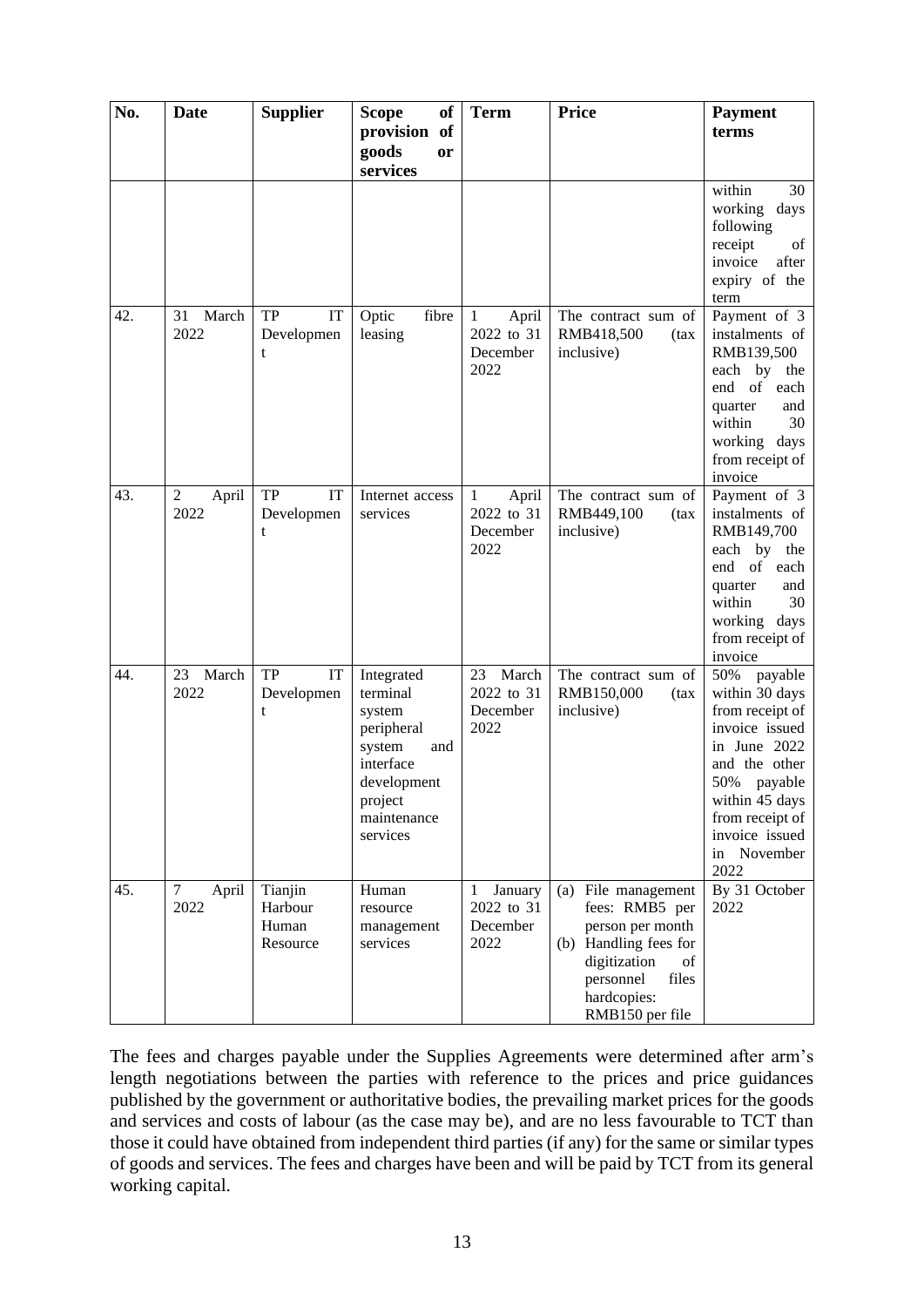## **HISTORICAL TRANSACTION AMOUNTS**

The historical amounts of the Transactions (and other transactions of a similar nature of TCT with Tianjin Port Group and its associates before 1 January 2022) were as follows:

| For the period from 3 December 2021<br>(being the date on which TCT became a<br>subsidiary of the Company) to<br>31 December 2021 | For the four months ended 30 April 2022 |
|-----------------------------------------------------------------------------------------------------------------------------------|-----------------------------------------|
| Approximately RMB29,857,000                                                                                                       | Approximately RMB89,828,000             |

#### **ESTIMATED TRANSACTION CAPS AND BASIS**

Taking into account (i) the historical transaction amounts; and (ii) the expected increase in the demand for the relevant goods and services as a result of possible growth in TCT's operations, the estimated annual caps for the Transactions are as follows:

| For the year ending     | For the year ending | For the year ending |
|-------------------------|---------------------|---------------------|
| <b>31 December 2022</b> | 31 December 2023    | 31 December 2024    |
| RMB274,123,000          | RMB11,094,000       | RMB11,094,000       |

The estimated annual caps for the two years ending 31 December 2024 are less than that for the year ending 31 December 2022 as most of the Supplies Agreements have expired or will expire by the end of the year 2022.

## **INTERNAL CONTROL PROCEDURES**

In addition to the annual review by the auditors and independent non-executive Directors pursuant to the requirements of Chapter 14A of the Listing Rules, as part of the Group's internal control system to ensure that the transactions between the Group (including TCT) and its connected persons are conducted in accordance with the terms of the relevant agreements, the Company will implement the following internal control arrangements:

- (1) the relevant business unit of TCT will periodically observe market conditions and monitor the prevailing market prices including the pricing of contemporaneous transactions with independent third parties in respect of comparable types of services and/or supplies in the same or nearby area in the ordinary course of business (where applicable), and evaluate if the Transactions are still no less favourable to TCT than those it could have obtained from independent third parties for similar types of services and/or supplies;
- (2) the Finance Department of the Company and TCT each has a designated person to monitor and ensure that the amount of the Transactions will not exceed the annual caps. If the transaction amount reaches 80% of the annual cap, or is expected to exceed the annual cap within 3 months, the Company will determine the appropriate actions to be taken, such as (a) require TCT to terminate or suspend the relevant Transactions with the TPG Group Members which would cause the annual cap to be exceeded; or (b) revise the annual cap and comply with the relevant requirements of the Listing Rules;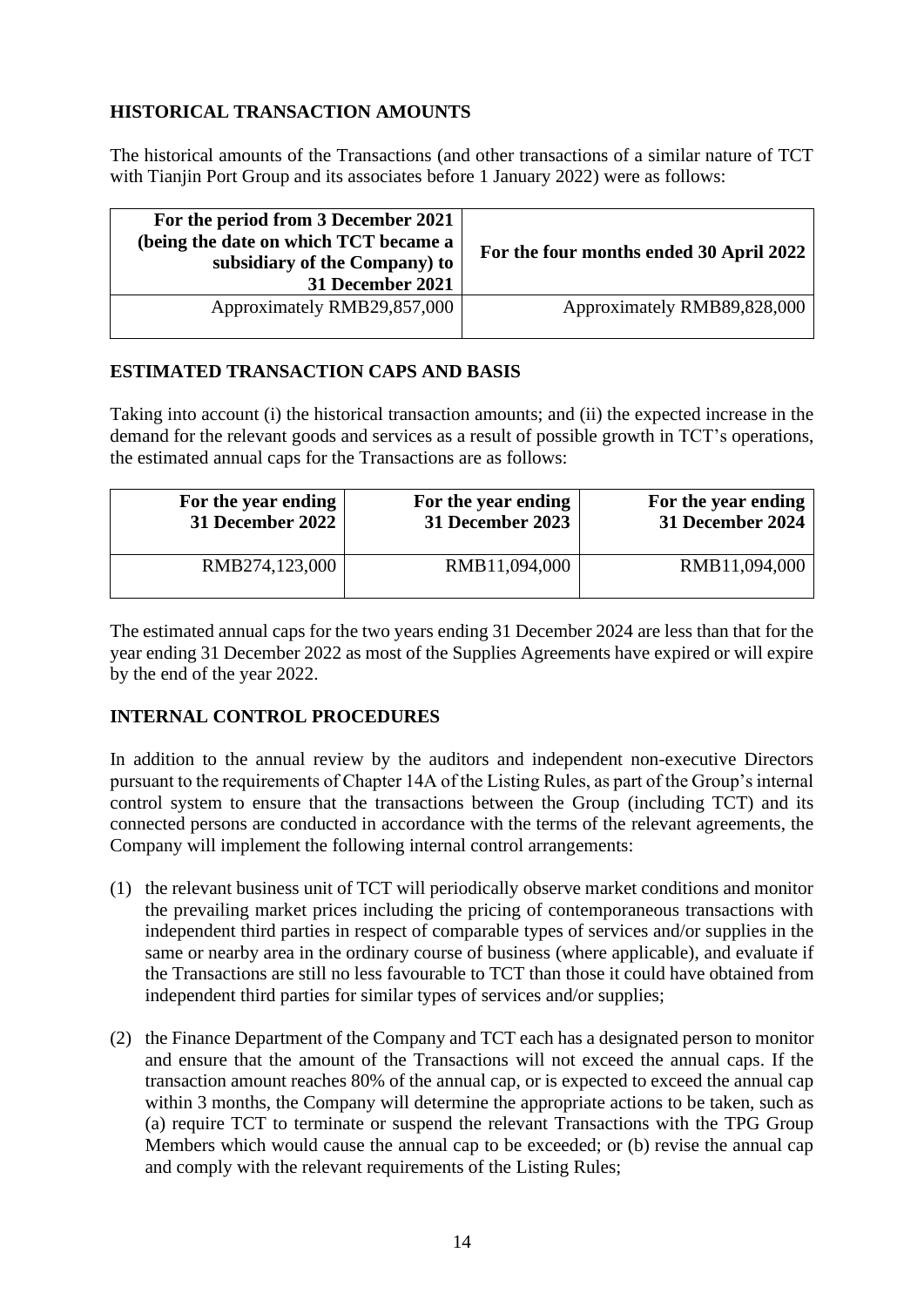- (3) TCT will prepare a report on the Transactions for each quarter and organise meetings regularly with the Finance Department of the Company to review and assess whether the Transactions are conducted in accordance with the terms of the Supplies Agreements. After the report is reviewed by the relevant departments and the management of the Company, it will be submitted to the Audit Committee of the Company and the Board for further review;
- (4) the Audit and Supervision Department of the Company will monitor the risks related to connected transactions entered into by TCT by reviewing its minutes of important meetings as well as accounting records to identify if TCT has any undisclosed connected transactions; and
- (5) the Audit and Supervision Department of the Company will also check the terms and implementation status of the Group's policies and requirements related to continuing connected transactions from time to time, including investigating TCT's processes for identification of connected persons and its procedures for dealing with continuing connected transactions. It is also responsible for monitoring the prices of the transactions with connected persons by reviewing samples of the relevant sales contracts and costs etc. to ensure such prices are in compliance with the terms of the relevant agreements (including the Supplies Agreements).

The Board is of the view that the Group has implemented effective internal control procedures as set out above to ensure that the pricing and other contract terms of the Transactions are on normal commercial terms and no less favourable to the Group than the terms available from independent third parties.

## **REASONS FOR AND BENEFITS OF THE TRANSACTIONS**

Some of the Supplies Agreement (and other agreements of a similar nature which have since expired) were entered into by TCT long before TCT became a subsidiary of the Company, when TCT was a subsidiary of Tianjin Port Group. Tianjin Port Group and its associates have a longestablished and predominant presence at the port of Tianjin in the PRC. Their continued provision of goods and services to TCT (including after it became a subsidiary of the Company) has provided TCT with overall business and operational convenience and synergy, and helped to ensure that TCT can operate its container terminal business at the port of Tianjin without interruption. In addition, some of the TPG Group Members are the only suppliers of the relevant goods and services within the port of Tianjin which meet the production scale and requirements of TCT for its port operations, whereas some of them are the suppliers designated by the operational management of the port of Tianjin. As the relevant goods and services are provided by the TPG Group Members on terms no less favourable to TCT than those available from independent third parties (where applicable), it is beneficial to TCT to continue to purchase them from the TPG Group Members pursuant to the Supplies Agreements. Notwithstanding the entering into of the Supplies Agreement, TCT may purchase the same or similar goods and services from other suppliers as it thinks fit and appropriate for its benefit.

None of the Directors has a material interest in the Transactions. The Directors (including all the independent non-executive Directors) consider that the Supplies Agreements and the Transactions are in the ordinary and usual course of business of the Group, on normal commercial terms, and that the terms thereof and the estimated annual caps are fair and reasonable and in the interests of the Company and its shareholders as a whole.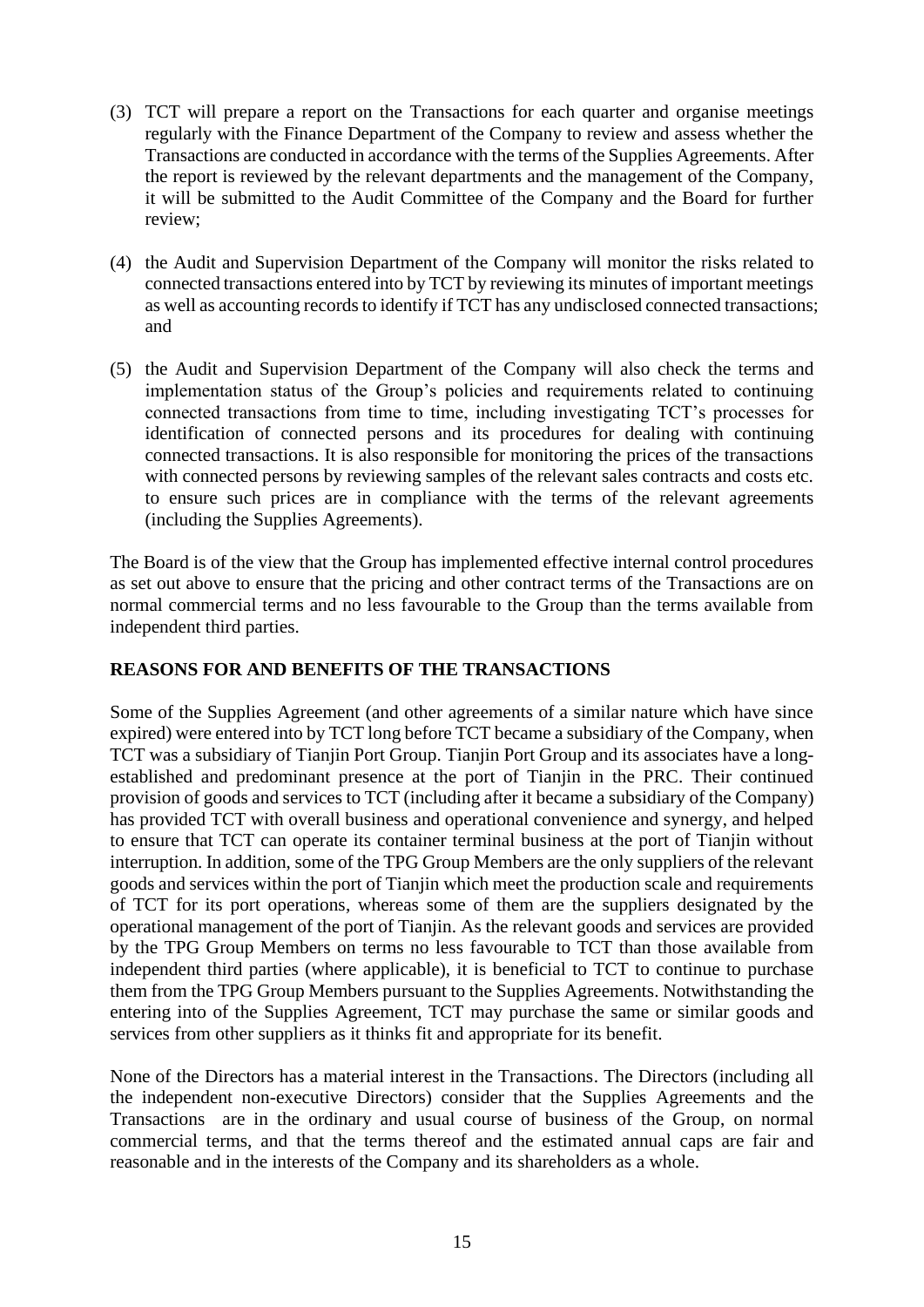### **LISTING RULES IMPLICATIONS**

Reference is made to the announcements of the Company dated 26 February 2021, 28 July 2021 and 25 November 2021 in relation to the acquisition of 34.99% equity interests in TCT by COSCO SHIPPING Ports (Tianjin) (a wholly-owned subsidiary of the Company) from Tianjin Port Holdings. Following completion of such acquisition on 3 December 2021, the Company, through its wholly-owned subsidiaries, holds 51% equity interests in TCT. Accordingly, TCT became a subsidiary of the Company. Tianjin Port Holdings, which owns 41.69% equity interests in TCT, is a substantial shareholder of TCT and therefore became a connected person of the Company at the subsidiary level. The TPG Group Members, being companies held directly or indirectly as to 30% or more by Tianjin Port Group (which is the ultimate holding company of Tianjin Port Holdings), also became connected persons of the Company at the subsidiary level accordingly by virtue of being associates of Tianjin Port Holdings.

Accordingly, the Transactions constitute continuing connected transactions of the Company with connected persons at the subsidiary level. Since the highest applicable percentage ratio in respect of the Transactions (and other transactions of a similar nature of TCT with Tianjin Port Group and its associates before 1 January 2022) during the period from 3 December 2021 (being the date on which TCT became a subsidiary of the Company) to 31 December 2021 was less than 1%, such transactions were fully exempt from the shareholders' approval, annual review and disclosure requirements under Chapter 14A of the Listing Rules. As the highest applicable percentage ratio in respect of the estimated annual caps for the Transactions for the three years ending 31 December 2024 exceeds 1% but is less than 5%, the Transactions are subject to the reporting, annual review and announcement requirements under Chapter 14A of the Listing Rules.

TCT is currently in the course of negotiating for the entering into of a master agreement for a term of three years with Tianjin Port Group, pursuant to which TCT may from time to time (1) enter into transactions of a similar nature as the Transactions with Tianjin Port Group and its associates; and (2) provide terminal and related services to Tianjin Port Group and its associates. Announcement on the master agreement will be made as and when appropriate following the entering into of the same.

TCT has also been and is continuing to supply container terminal related services to Tianjin Port Group and its associates. Since the highest applicable percentage ratio in respect of such transactions since 3 December 2021 (being the date on which TCT became a subsidiary of the Company) has been less than 1%, such transactions have been and are so far fully exempt from the shareholders' approval, annual review and disclosure requirements under Chapter 14A of the Listing Rules.

#### **INFORMATION ON THE PARTIES TO THE SUPPLIES AGREEMENTS**

The principal business of the Company is investment holding. The Group is principally engaged in the businesses of managing and operating terminals, and related businesses. TCT is a company incorporated in the PRC with limited liability and is principally engaged in the operation of container terminal at the port of Tianjin in the PRC.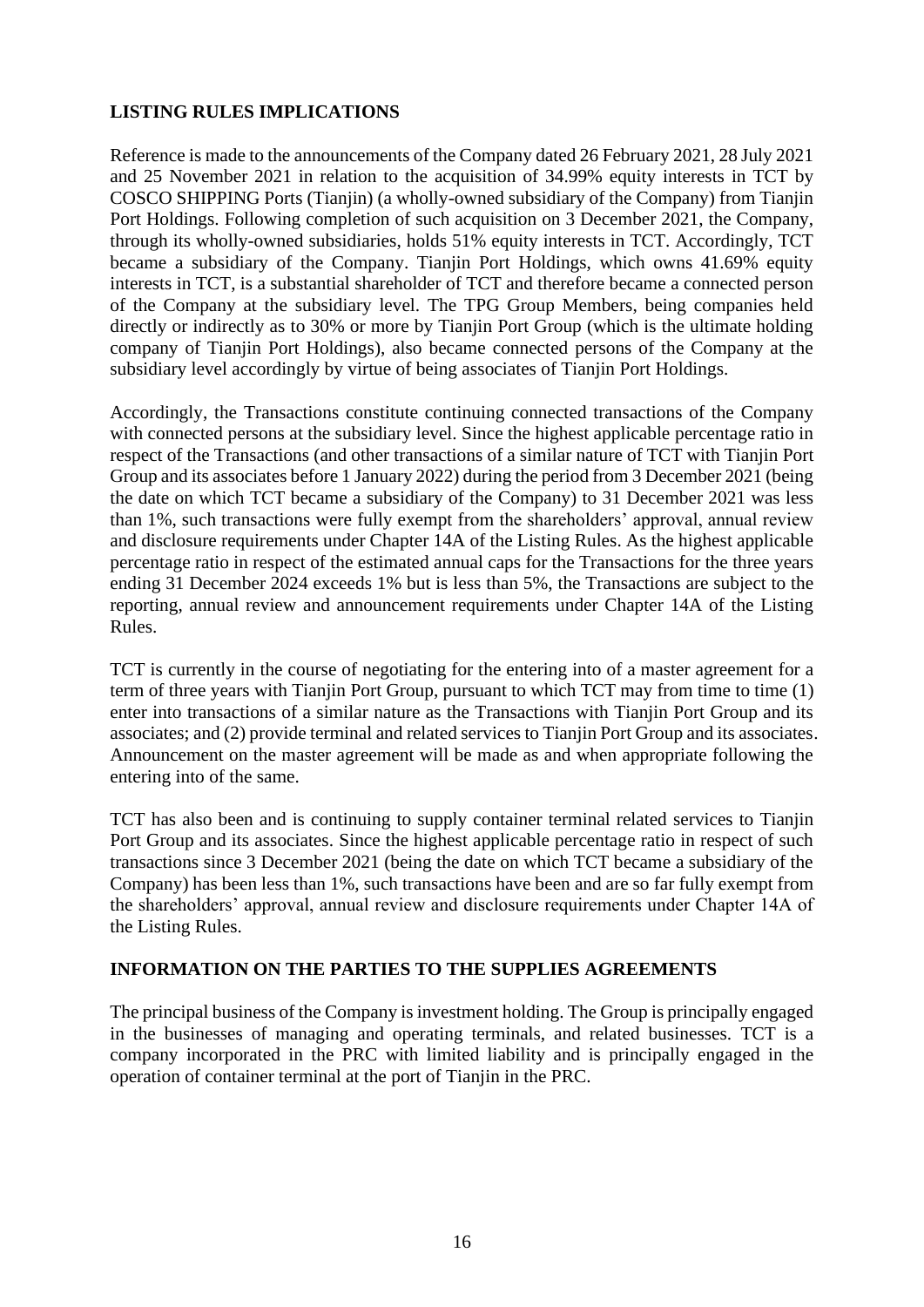Set out below are the principal business activities of the TPG Group Members:

| <b>TPG Group Member</b>     | <b>Principal business activities</b>                                                                                                               |
|-----------------------------|----------------------------------------------------------------------------------------------------------------------------------------------------|
| Tianjin ShengGang           | Equipment installation, modification and repair; stevedoring; port<br>equipment and machinery leasing and maintenance; labour<br>dispatch services |
| TP Living                   | Water and heat supply for production and domestic uses in port                                                                                     |
|                             | area; property management; environmental hygiene and cleaning                                                                                      |
|                             | services; greening engineering and maintenance                                                                                                     |
| TP Materials Supply         | Supply of materials, parts and components, equipment and tools;                                                                                    |
|                             | wholesale of refined oil (excluding hazardous chemicals)                                                                                           |
| Tianjin The East            | Liquefied natural gas new energy technology research and                                                                                           |
|                             | and related technical consulting<br>development<br>services;                                                                                       |
|                             | construction and management of gas filling stations; liquefied                                                                                     |
|                             | natural gas vehicle refueling                                                                                                                      |
| Tianjin Jingang             | Water supply management and operation services; sewage                                                                                             |
|                             | treatment and environmental protection technical services                                                                                          |
| Tianjin Harbor Electric     | Power supply system operation and management; sales of                                                                                             |
|                             | electrical equipment, accessories<br>and materials; electrical                                                                                     |
|                             | equipment and facilities leasing                                                                                                                   |
| <b>Tianjin Harbor Power</b> | Power system operation and maintenance; testing and maintenance                                                                                    |
|                             | of power equipment                                                                                                                                 |
| TP Bay Landscaping          | Green space maintenance, design, seedling cultivation and flower                                                                                   |
|                             | leasing                                                                                                                                            |
| Tianjin Jingangbin          | Restaurant; catering business consulting; wholesale and retail of                                                                                  |
| Catering                    | food; food production (with licenses)                                                                                                              |
| Tianjin JinAn               | Design, manufacture, installation, modification and maintenance<br>of equipment                                                                    |
| Tianjin<br>Ocean            | Port tally; import and export commodity inspection and appraisal                                                                                   |
| Shipping                    |                                                                                                                                                    |
| Logistics<br><b>TP</b>      | General freight and special cargo transportation (container);                                                                                      |
| Development                 | container storage, demolition, packing, leasing, repairing and                                                                                     |
|                             | washing                                                                                                                                            |
| TP IT Development           | Sales of communication equipment and optical fibres; wholesale                                                                                     |
|                             | and retail of computer software, hardware and auxiliary equipment,                                                                                 |
|                             | digital video surveillance systems, information security equipment,                                                                                |
|                             | industrial automatic control system devices; information system                                                                                    |
|                             | integration, operation and maintenance services; security system                                                                                   |
|                             | monitoring services                                                                                                                                |
| Tianjin<br>Harbour          | Labour dispatch, agency and consulting services                                                                                                    |
| Human Resource              |                                                                                                                                                    |

Tianjin Port Group is the ultimate holding company of all the TPG Group Members (other than Tianjin ShengGang, Tianjin The East and Tianjin Jingangbin Catering) and the single largest equity holder of Tianjin Jingangbin Catering as it indirectly controls 40% of that company. The principal business of Tianjin Port Group includes port handling and stevedoring services, warehousing, logistics, and port area land development at the port of Tianjin in the PRC through its group companies.

Tianjin ShengGang is a company incorporated in the PRC with limited liability and is a 33% controlled company of Tianjin Port Group. The other equity holders of Tianjin ShengGang are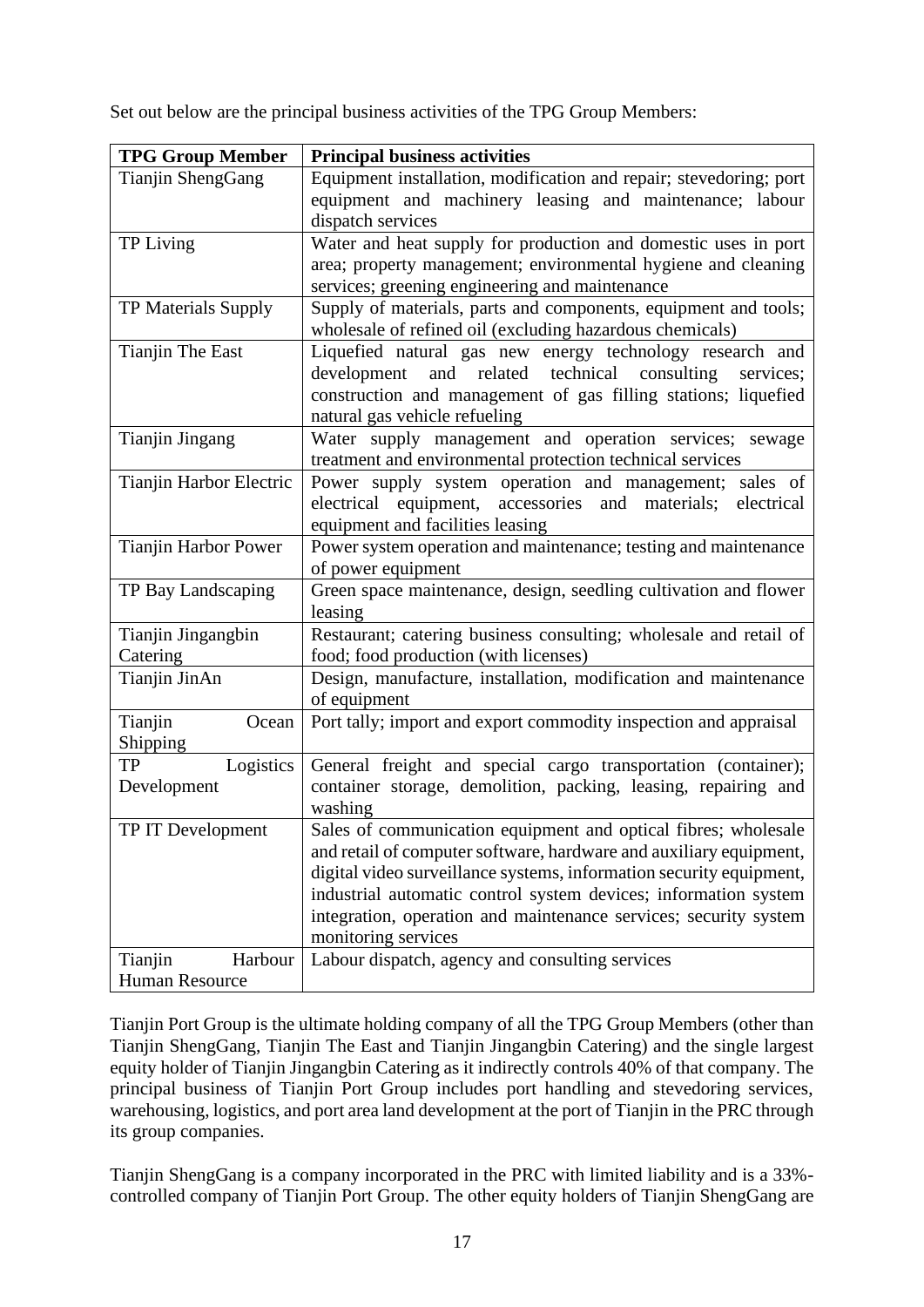TCT and Tianjin Gangbin Investment Development Co., Ltd\* 天津港濱投資發展有限公司, which hold interests of 33% and 34% in Tianjin ShengGang respectively. Li Wenda\* 李文達 and Tianjin Binhai New Area Tanggu Agricultural and By-products Purchase and Sales Service Center\* 天津市濱海新區塘沽農副產品購銷服務中心, a state-owned business entity (事業 單位), are the ultimate beneficial owners of Tianjin Gangbin Investment Development Co., Ltd\* 天津港濱投資發展有限公司.

Tianjin The East is a company incorporated in the PRC with limited liability and is held indirectly as to 50% by Tianjin Port Holdings and as to 50% by China National Offshore Oil Corporation\* 中國海洋石油集團有限公司, a state-owned company, which principally engages in business investment, gas production and supply. Tianjin Port Holdings is a nonwholly owned subsidiary of Tianjin Port Development. The ultimate holding company of Tianjin Port Development is Tianjin Port Group.

### **DEFINITIONS**

| "associate"                            | has the meaning ascribed thereto in the Listing Rules                                                                                                                                                                                           |
|----------------------------------------|-------------------------------------------------------------------------------------------------------------------------------------------------------------------------------------------------------------------------------------------------|
| "Board"                                | the board of Directors                                                                                                                                                                                                                          |
| "Company"                              | COSCO SHIPPING Ports Limited, a company incorporated<br>in Bermuda with limited liability, whose shares are listed on<br>the Main Board of the Stock Exchange (Stock Code: 1199)                                                                |
| "connected person"                     | has the meaning ascribed thereto in the Listing Rules                                                                                                                                                                                           |
| "COSCO SHIPPING Ports<br>$(Tianjin)$ " | COSCO SHIPPING Ports (Tianjin) Limited, a company<br>incorporated in the British Virgin Islands with limited<br>liability and a wholly-owned subsidiary of the Company                                                                          |
| "Director(s)"                          | the director(s) of the Company                                                                                                                                                                                                                  |
| "Group"                                | the Company and its subsidiaries                                                                                                                                                                                                                |
| "Listing Rules"                        | the Rules Governing the Listing of Securities on the Stock<br>Exchange                                                                                                                                                                          |
| "PRC"                                  | the People's Republic of China, which for the purpose of this<br>announcement and unless the context suggests otherwise,<br>shall exclude the Hong Kong Special Administrative<br>Region, the Macau Special Administrative Region and<br>Taiwan |
| "RMB"                                  | Renminbi, the lawful currency of the PRC                                                                                                                                                                                                        |
| "Stock Exchange"                       | The Stock Exchange of Hong Kong Limited                                                                                                                                                                                                         |
| "subsidiary(ies)"                      | has the meaning ascribed thereto in the Listing Rules                                                                                                                                                                                           |
| "Supplies Agreements"                  | the 45 agreements entered into between TCT and the TPG<br>Group Members, details of which are set out in the section                                                                                                                            |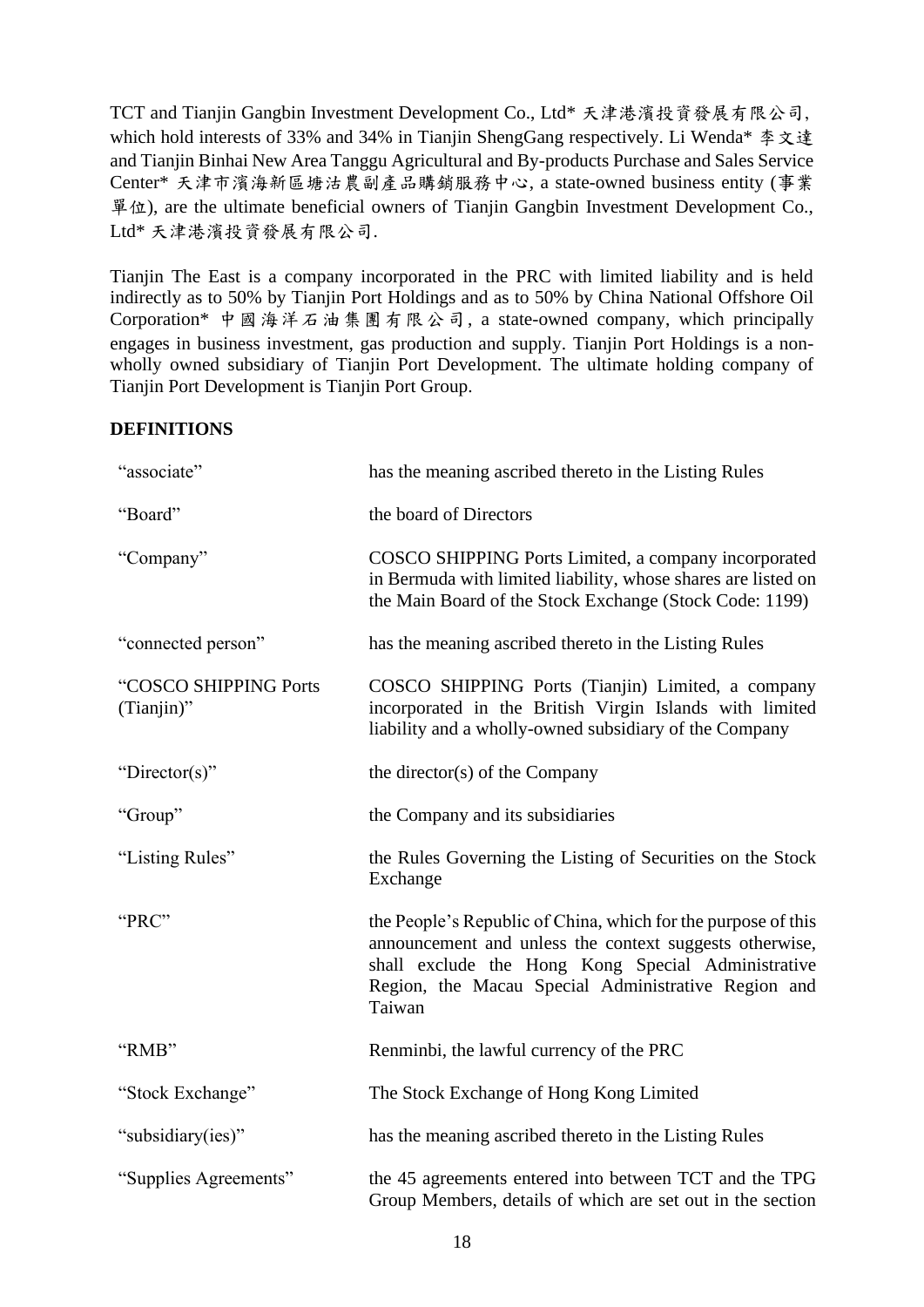|                                     | SUPPLIES AGREEMENTS"<br>headed "THE<br>this<br>in<br>announcement                                                                                                                                |
|-------------------------------------|--------------------------------------------------------------------------------------------------------------------------------------------------------------------------------------------------|
| "TCT"                               | Tianjin Port Container Terminal Co., Ltd.* 天津港集裝箱<br>碼頭有限公司, a company incorporated in the PRC with<br>limited liability and a non-wholly-owned subsidiary of the<br>Company                     |
| "TEU"                               | twenty-foot equivalent unit                                                                                                                                                                      |
| "TP Bay Landscaping"                | Tianjin Port Bay Landscaping Co., Ltd* 天津港海灣園林綠<br>化有限公司, a company incorporated in the PRC with<br>limited liability and a non-wholly-owned subsidiary of<br><b>Tianjin Port Group</b>          |
| "TP IT Development"                 | Tianjin Port Information Technology Development Co.,<br>Ltd* 天津港資訊技術發展有限公司, a company<br>incorporated in the PRC with limited liability and a wholly-<br>owned subsidiary of Tianjin Port Group  |
| "TP Living"                         | Tianjin Port Living Service Co., Ltd* 天津港生活服務有限<br>$\Diamond$ $\exists$ , a company incorporated in the PRC with limited<br>liability and a non-wholly-owned subsidiary of Tianjin Port<br>Group |
| "TP Logistics<br>Development"       | Tianjin Port Logistics Development Co., Ltd* 天津港物流<br>發展有限公司, a company incorporated in the PRC with<br>limited liability and a wholly-owned subsidiary of Tianjin<br>Port Holdings              |
| "TP Materials Supply"               | Tianjin Port Materials Supply Co., Ltd* 天津港物資供應有<br>限責任公司, a company incorporated in the PRC with<br>limited liability and a wholly-owned subsidiary of Tianjin<br>Port Holdings                 |
| "Tianjin Harbor Electric"           | Tianjin Harbor Electric Power Co., Ltd* 天津港電力有限<br>$\Diamond$ $\exists$ , a company incorporated in the PRC with limited<br>liability and a wholly-owned subsidiary of Tianjin Port<br>Group     |
| "Tianjin Harbor Power"              | Tianjin Harbor Power Engineering Co., Ltd* 天津港灣電力<br>工程有限公司, a company incorporated in the PRC with<br>limited liability and a wholly-owned subsidiary of Tianjin<br>Port Group                  |
| "Tianjin Harbour Human<br>Resource" | Tianjin Harbour Human Resource Services Co., Ltd*天津港<br>灣人力資源服務有限公司, a company incorporated in the<br>PRC with limited liability and a wholly-owned subsidiary of<br><b>Tianjin Port Group</b>   |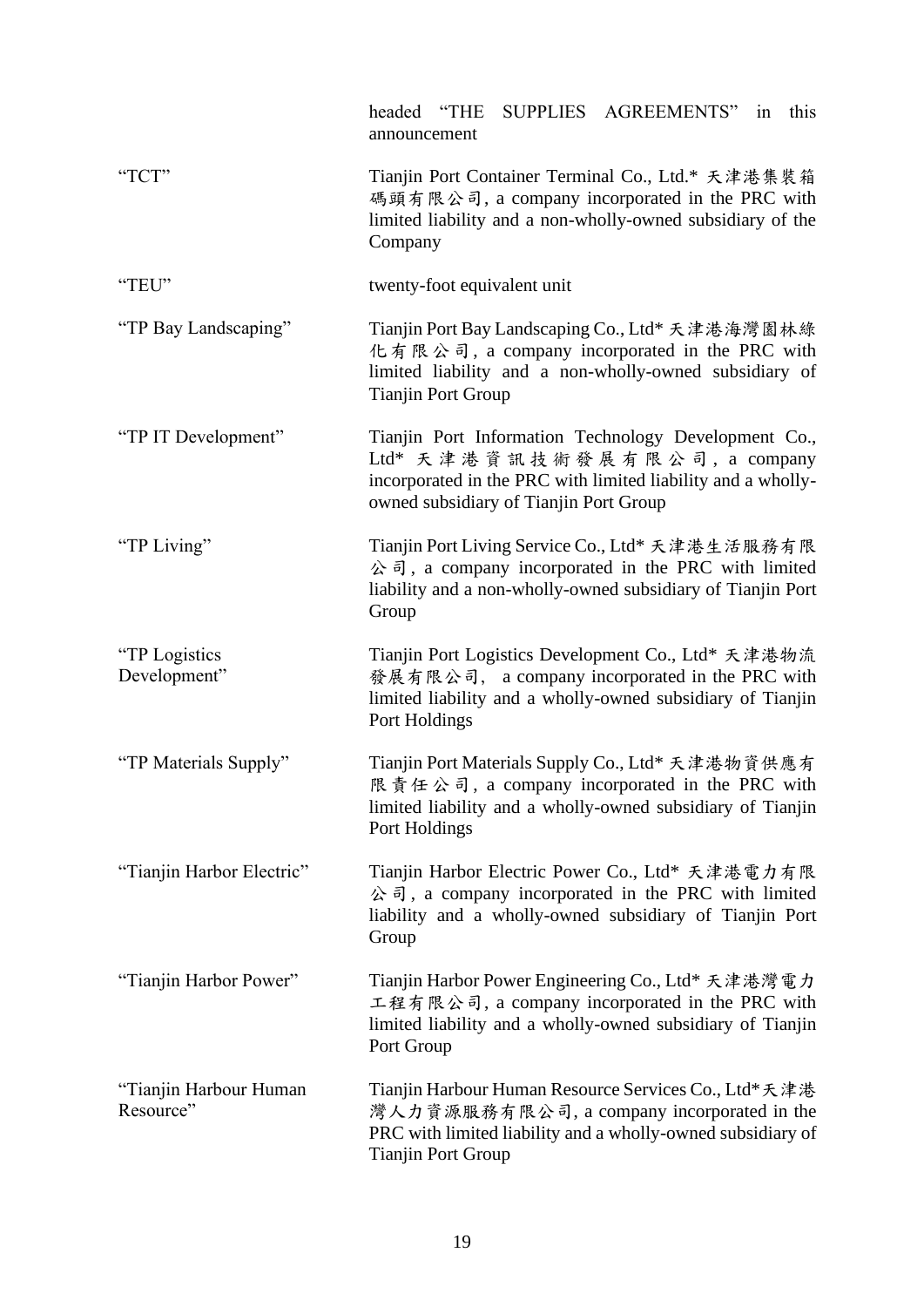| "Tianjin JinAn"                  | Tianjin JinAn Heavy Equipment Co., Ltd* 天津金岸重工有<br>限公司, a company incorporated in the PRC with limited<br>liability and a non-wholly-owned subsidiary of Tianjin Port<br>Group                                                                        |
|----------------------------------|-------------------------------------------------------------------------------------------------------------------------------------------------------------------------------------------------------------------------------------------------------|
| "Tianjin Jingang"                | Tianjin Jingang Infrastructure Maintenance Operation<br>Engineering Management Co., Ltd* 天津津港基礎設施養<br>護運營工程管理有限公司, a company incorporated in the<br>PRC with limited liability and a wholly-owned subsidiary of<br><b>Tianjin Port Group</b>          |
| "Tianjin Jingangbin<br>Catering" | Tianjin Jingangbin Catering Service Co., Ltd* 天津金港濱<br>餐飲服務有限公司, a company incorporated in the PRC<br>with limited liability and a 40%-controlled company of<br><b>Tianjin Port Group</b>                                                             |
| "Tianjin Ocean Shipping"         | Tianjin Ocean Shipping Tally Co., Ltd* 天津外輪理貨有限<br>公司, a company incorporated in the PRC with limited<br>liability and a non-wholly-owned subsidiary of Tianjin Port<br>Holdings                                                                      |
| "Tianjin Port Development"       | Tianjin Port Development Holdings Limited, a company<br>incorporated in the Cayman Islands with limited liability and<br>the shares of which are listed on the Main Board of the Stock<br>Exchange (Stock Code: 3382)                                 |
| "Tianjin Port Group"             | Tianjin Port (Group) Co., Ltd.* 天津港(集團)有限公司, an<br>entity reorganised as a wholly state-owned company in the<br>PRC on 29 July 2004 and holding the business owned and<br>operated by the former government regulatory body of the<br>port of Tianjin |
| "Tianjin Port Holdings"          | Tianjin Port Holdings Co., Ltd.* 天津港股份有限公司, a<br>company incorporated in the PRC with limited liability and<br>the shares of which are listed on the Shanghai Stock<br>Exchange (Stock Code: 600717)                                                  |
| "Tianjin ShengGang"              | Tianjin ShengGang Container Technology Development<br>Services Co., Ltd* 天津盛港集裝箱技術開發服務有限公<br>司, a company incorporated in the PRC with limited liability<br>and a 33%-controlled company of Tianjin Port Group                                        |
| "Tianjin The East"               | Tianjin The East Free Trade Port Huida Green Energy Co.,<br>Ltd* 天津東疆保稅港區匯達新能源有限公司, a company<br>incorporated in the PRC with limited liability and a 50%-<br>controlled company of Tianjin Port Holdings                                             |
| "TPG Group Members"              | the companies set out in the column headed "Suppliers" in<br>the section headed "THE SUPPLIES AGREEMENTS" in<br>this announcement                                                                                                                     |